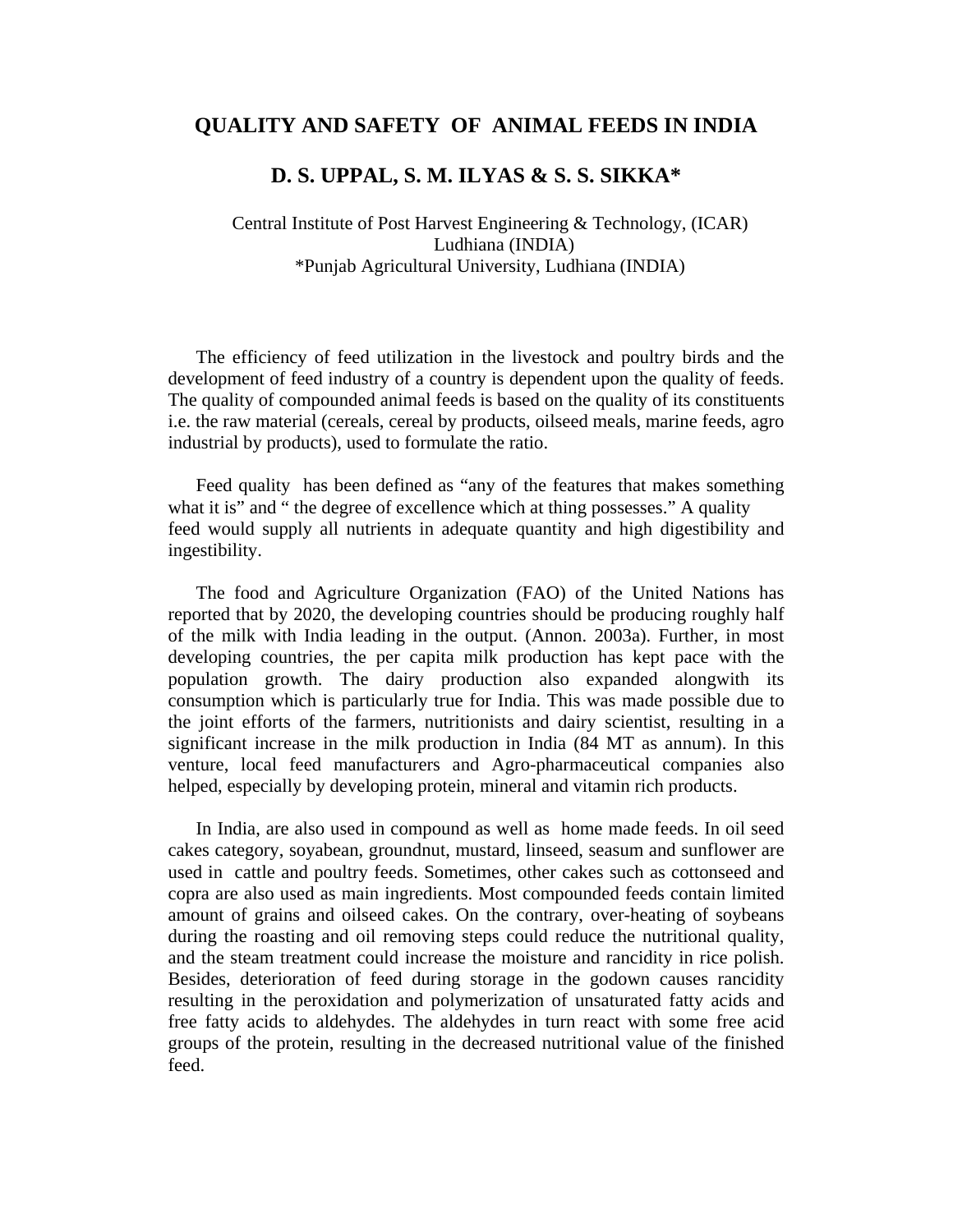In India the quality control is regulated by to a statuary body Bureau of Indian Standards (BIS). It was established under BIS Act, 1986. Earlier, Indian standards Institute was regulating the quality control of various feed commodities. The objectives of BIS are as follows:

- 1. Harmonious development of the activities for standardization of various commodities.
- 2. Marking
- 3. Quality certification of goods
- 4. Attending to the connected methods

Bureau has set up subcommittees for the standardization of different types of commodities. A sub-committee on animal feeds called Animal Feeds Sectional Committee has been specifically set up to check the quality of animal feeds and feed ingredients. The members of animal feeds sectional committee are the eminent nutritionist taken from the :

- 1. Indian Council of Agricultural Research (ICAR) institutes
- 2. State Agricultural Universities
- 3. Feed Industry
- 4. Government departments having specialization in Animal Nutrition
- 5. Feed Technologist concerned with Animal Husbandry Activities.

#### **The objectives to constitute the sectional committees are:**

- 1. To describe the feeds accurately
- 2. To lay down standards on feed ingredients
- 3. To lay down standards for compounded feed formulations and mineral mixtures for cattle, poultry, pigs, laboratory animals, etc.

The standards laid down by the sub-committees are published as BIS specification .The approved published standards are revised from time to time. In India, BIS is responsible for publishing various methods of analysis of nutrients and anti nutritional factors present in animal feed as BIS standards/specifications.

The Government of India is empowered with registration act on the Agricultural produce (Grading and Marketing), known as 'AGMARK' standards to fix quality standards and prescribe terms and conditions for using the seal, 'AGMARK'.

#### **Quality Control**

The objective of quality control of feedstuffs is to ensure that a consumer should obtain feeds that are unadulterated, true to their nature and produce desired results. Quality control is therefore, defined as the maintenance of quality at levels and tolerances acceptable to the buyer while minimizing the cost of processing.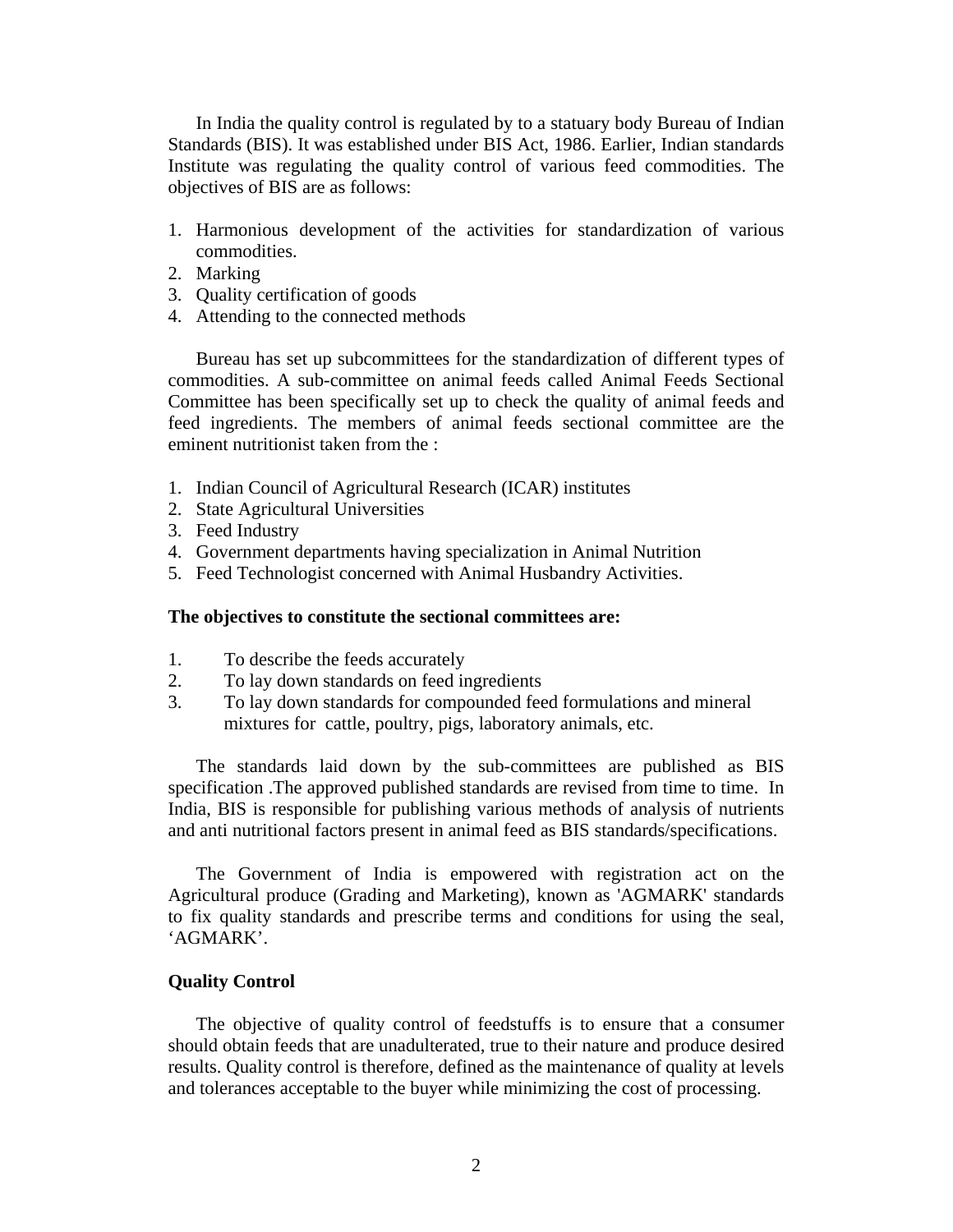#### **Quality commitment and points to evaluate**

To organized an in-plant quality control program, an overview of the total operation is the primary consideration; and the development of a quality control manual is logical first step as a useful guide to action. As an employee training tool, and as a reference for all company personnel .A typical quality control manual will usually the following:

- An index or outline of content
- A statement of the company's quality control philosophy
- In-plant quality control supervisory and operator duties and responsibilities
- Sampling practices and procedures for ingredients and finished products
- A suggested ingredient assay schedule
- Laboratory report including interpretation as to their use
- Regulation and compliance (Good Manufacturing Practices)
- Production record keeping and procedures
- Package weight control, labeling, and coding
- Complaint procedures
- Product recall procedures
- Rework material guidelines
- Housekeeping (sanitation) requirements
- Ingredient purchasing specifications
- Warehousing and pest control practices
- Shelf-life and finished product turnover standards
- Guidelines for medicated feed manufacturing and handling
- Plant formula guidelines/standard operating practices for the handling of new and old formulas.
- Employee training in quality control
- In-process sampling, testing method, and test equipment for particle size reduction, batching and mixing, pellet quality , etc
- Maintenance practices and responsibilities
- Assignment of one person for total coordination of the program. The person should be given clear authority to articulate conditions and problems to management and should not be restricted in that by purchasing , production, sales, or any other person.
- or function
- All plant personnel , including delivery personnel , should be involved in the program and trained to perform their , individual quality control duties.
- All quality control stations-receiving; the various processing locations such as grinding, mixing ,pelting, and others; and bulk load out-should be provided with the necessary test equipment, forms for recording test results, sample bags, and other supplies.
- Periodic, routine compliance inspections should be conducted by appropriate management personnel using checklist to ascertain that the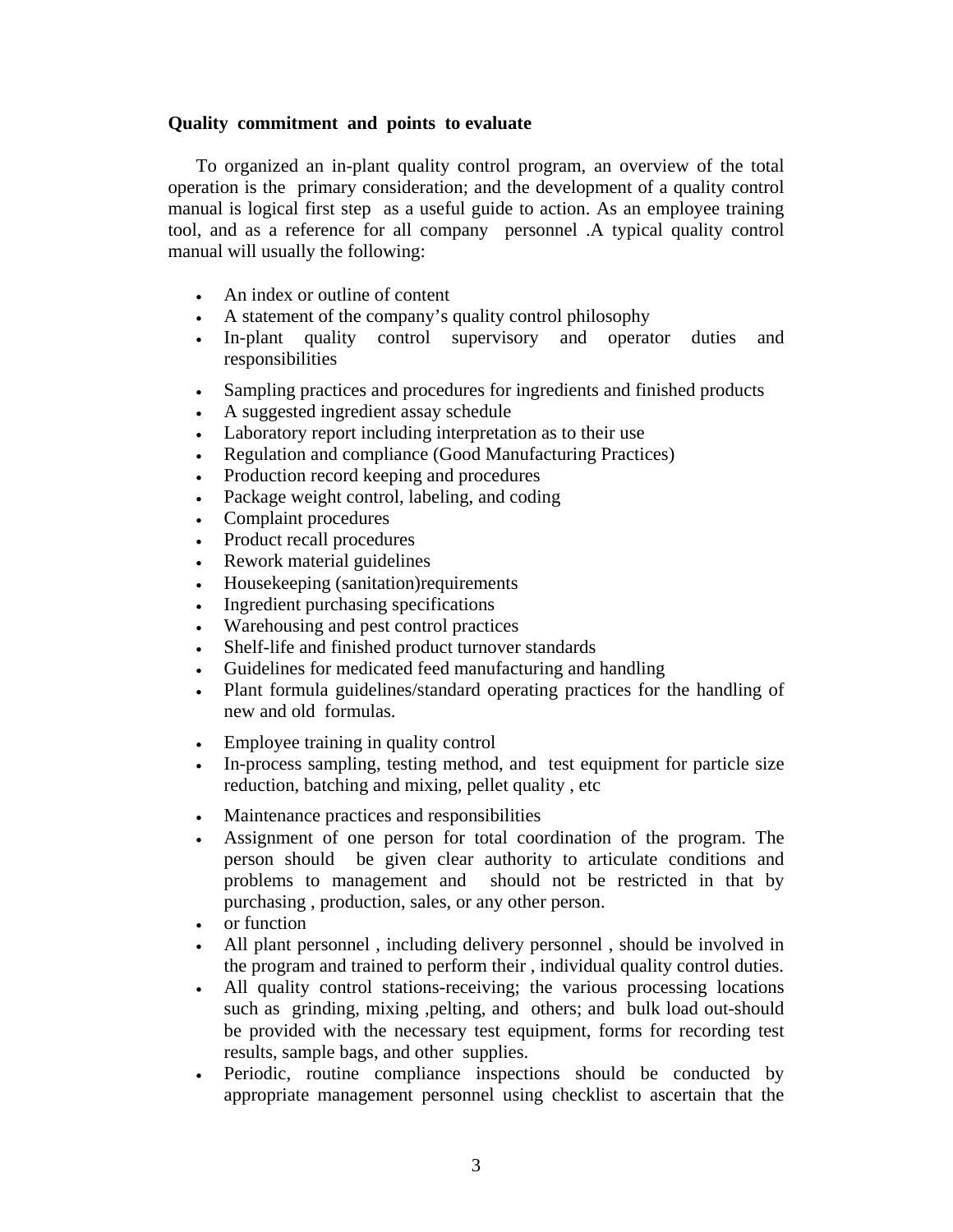company's quality commitment standard are being met; and the results of those inspections should be shared with all levels of management as well as with plant sand truck fleet employees.

#### **Common Adulterants in Feeds and Fodders**

Adulteration is defined as the admixture of a pure substance with some cheaper and low quality substance. It is done intentionally usually to make money. In costly feed ingredients like oil seed cakes and feeds of animal origin like fish meal, adulteration is done by spraying urea in order to raise their protein content. However, sometimes brans, molasses are also added. Besides urea, oilseed cakes are adulterated with husk, non edible oilseed cakes.

| <b>Feed ingredient</b>    | <b>Adulterant</b>                                  |
|---------------------------|----------------------------------------------------|
| Groundnut cake            | Groundnut husk; urea, non-edible oil cakes         |
| Mustard cake              | Argimona maxicana seeds, fibrous feed ingredients, |
|                           | urea.                                              |
| Soybean meal              | Urea, raw soybean                                  |
| De oiled rice bran, wheat | Ground rice husk, saw dust.                        |
| <b>bran</b>               |                                                    |
| Fish meal                 | Common salt, urea, sand                            |
| Mineral mixture           | Common salt, marble powder, sand, lime stone       |
| <b>Molasses</b>           | Water                                              |
| Maize                     | Cobs                                               |
| Rice kani                 | Marble, grit                                       |

#### **Table 1. Common Adulterants of Different Feed Ingredients.**

#### **Quality Control of Feeds and feed ingredients**

Quality control specifications of various feed ingredients and compound feeds laid down by BIS ensures to meet the minimum contract specifications, suitable for inclusion in the compounded feeds and indicating the maximum proportions of inclusion of feed stuffs.

**Sampling of feeds:** In India, BIS has laid down the following procedure and precautions for collecting the samples for analysis.

#### **General requirements:**

- In drawing, preparing, storing and handling samples, care should be taken that the properties of feeds are not affected.
- Take samples at a protected place not exposed to damp air , dust or soot.
- The sampling instrument shall be clean , dry and sterile when used.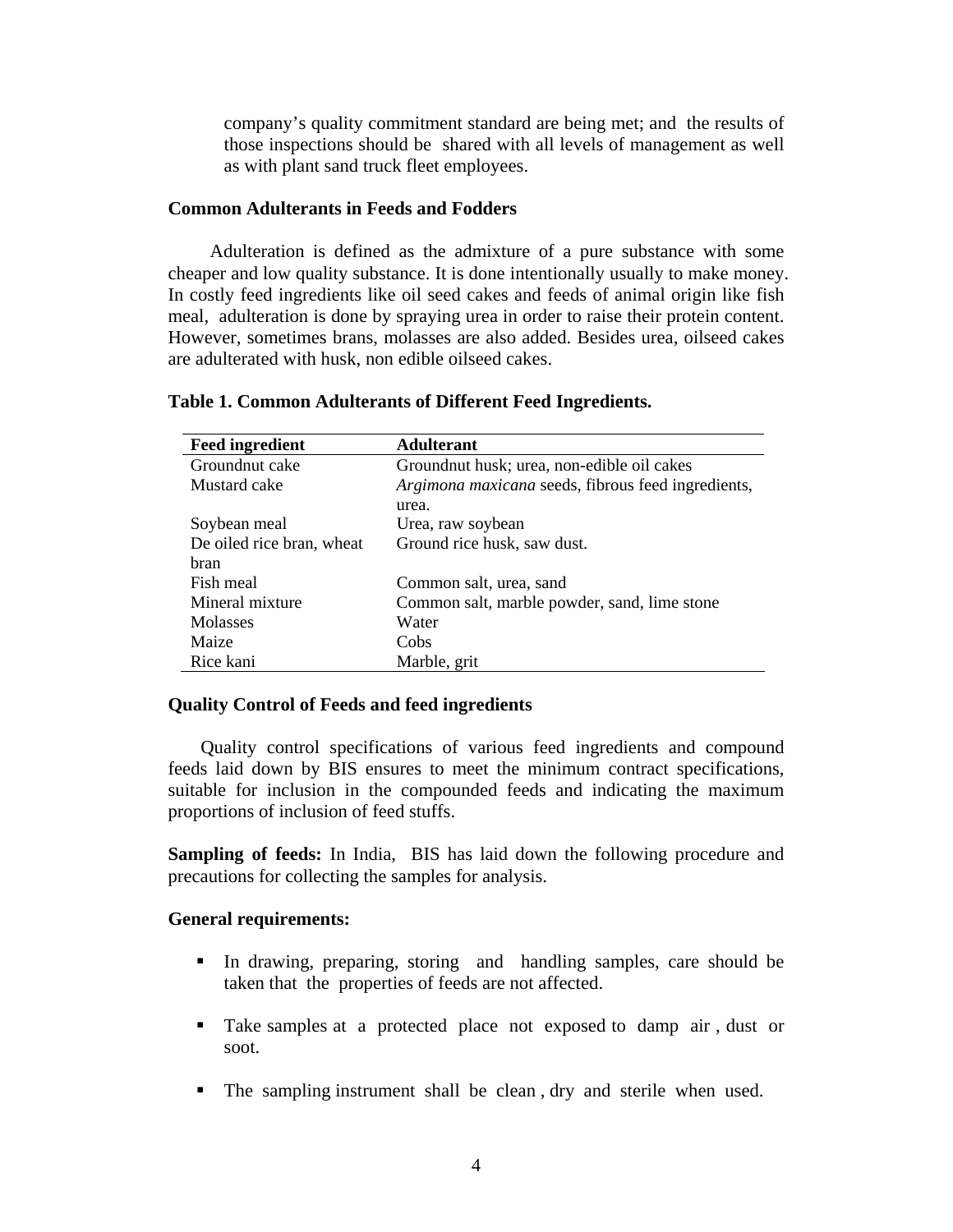| <b>Ingredient Quality</b><br>(Qualitative)  | Physical characteristics (analyst's skills): Color,<br>Texture, Odor and Taste, Particle size (screen<br>analysis), shape, Adulteration, damage<br>and<br>deterioration, bulk density, storage pests, cfeaal<br>material, hairs etc, spot chemical tests.,                                                             |
|---------------------------------------------|------------------------------------------------------------------------------------------------------------------------------------------------------------------------------------------------------------------------------------------------------------------------------------------------------------------------|
| <b>Ingredient Quality</b><br>(Quantitative) | Chemical analysis: Moisture, CP, CF, EE, NFE,<br>ash, Acid insoluble ash (silica or sand), salts, free<br>fatty acids, biogenic amins urea, and NPN, amino<br>acids.                                                                                                                                                   |
|                                             | Anti-nutritional factor:<br><b>Extrinsic</b> (contaminants): mycotoxins,<br>weeds, insecticide, herbicides, fungicides<br>Intrinsic: allergins, lectins, phytoestrogens,<br>glucosinolates (rape seed), saponins, tannins,<br>ricin, sinapine, gossypol, (cotton seed cake),<br>lipoxygenase, trypsin inhibitor, urea. |
|                                             | Decomposition and rancidity test: acid value,<br>peroxide value, etc.                                                                                                                                                                                                                                                  |
|                                             | <b>Protein quality:</b> protein solubility or dispersibility,<br>Nitrogen solubility, mailard reaction product, dye<br>binding, pepsin digestibility, amino<br>acid<br>digestibility.                                                                                                                                  |

# **Table 2. Quality Control of feed ingredients**

- **Protect the samples, the sampling instrument and the containers for** samples from adventitious contamination.
- **Preserve the samples in clean, dry and sterile containers. The sample** containers shall be of such a size that they are almost completely filled by the sample.
- Each container shall be sealed air-tight with a stopper or a suitable closer after filling in such a way that it is not possible to open and reseal it without detection. Market full details of sampling i.e. the date of sampling, batch or code number, name of the manufacturer and other important particulars of the consignment.
- **Samples shall be stored in such a manner that there is no deterioration** of the material.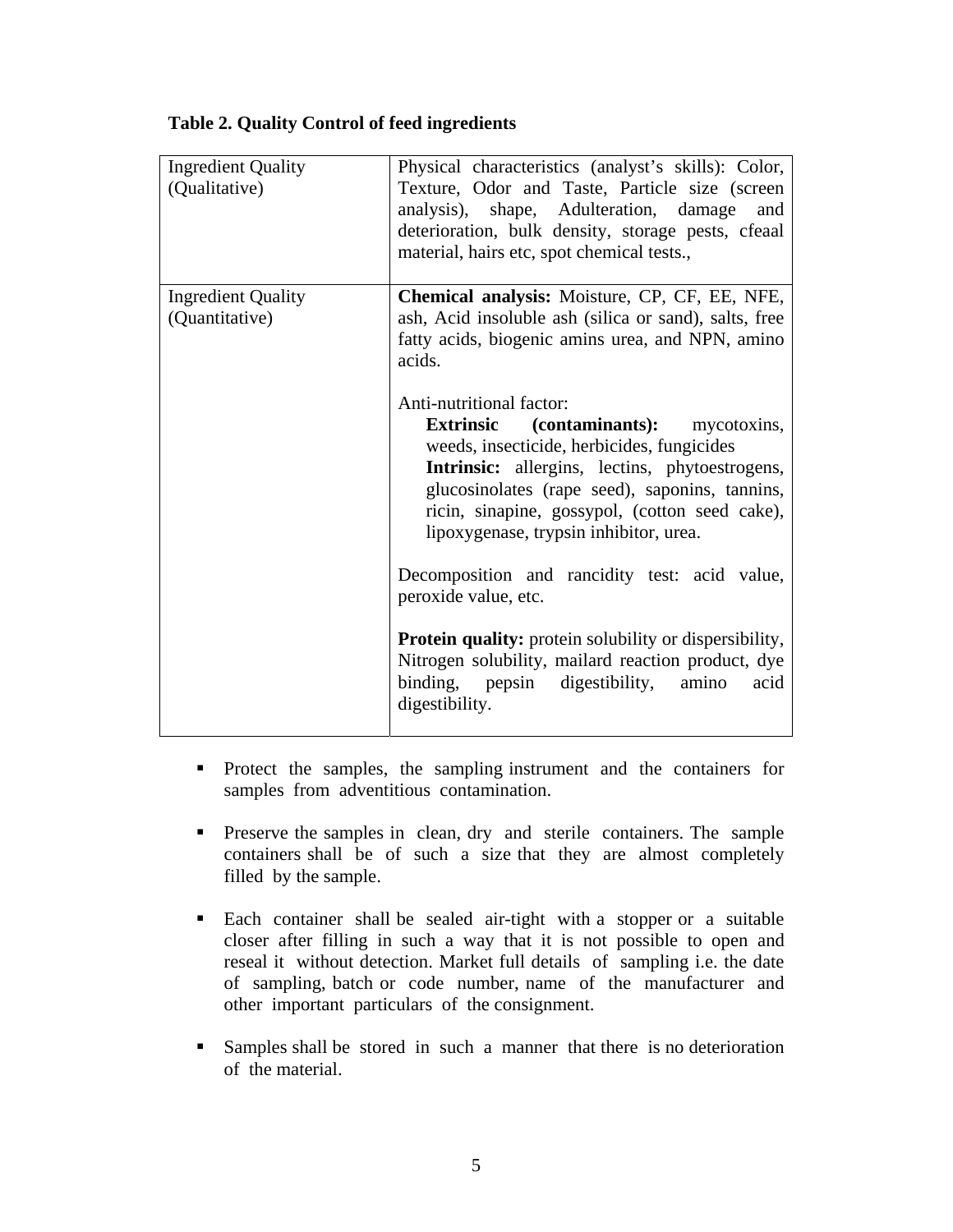Sampling shall be done by in the presence of the purchaser (or his representative) and the vendor (or his representative).

### **Sampling procedures for feed analysis:**

In all cases, at least 10% of the packages should be sampled. A minimum of approximately 1kg should be collected from each load. All cores should be combined in an airtight container. In India Bureau of Indian standards has laid down the following procedure of sampling the feeds.

| Packages/bags | Number to be Sampled |
|---------------|----------------------|
| $1 - 10$      | $1 - 3$              |
| $11 - 25$     | $2 - 4$              |
| $26 - 50$     | $3-6$                |
| 51-75         | $6 - 8$              |
| 76-100        | $8 - 10$             |

#### **Pierce (1985) recommended as follow:**

 $\blacksquare$ 

All the containers in a single consignment of the material drawn from a single batch of manufacture shall constitute a lot. If a consignment is declared to consist of different batches of manufacture, the batches shall be grouped separately and the containers in each group shall constitute a separate lot.

- Samples shall be tested for each lot for ascertaining conformity of the material to there requirements of the specification.
- The number of containers to be selected from the lot shall depend on the size of the lot and shall be in accordance with col 1 and 2 of Table

## **Number of containers to be selected for sampling**

| Lot Size      | Number of Containers to be selected |
|---------------|-------------------------------------|
| (N)           | (n)                                 |
| (1)           | (2)                                 |
| 2 to 15       |                                     |
| 16 to 50      | 3                                   |
| 51 to 100     | 4                                   |
| 101 to 150    | 5                                   |
| 151 to 300    |                                     |
| 301 and above | 10                                  |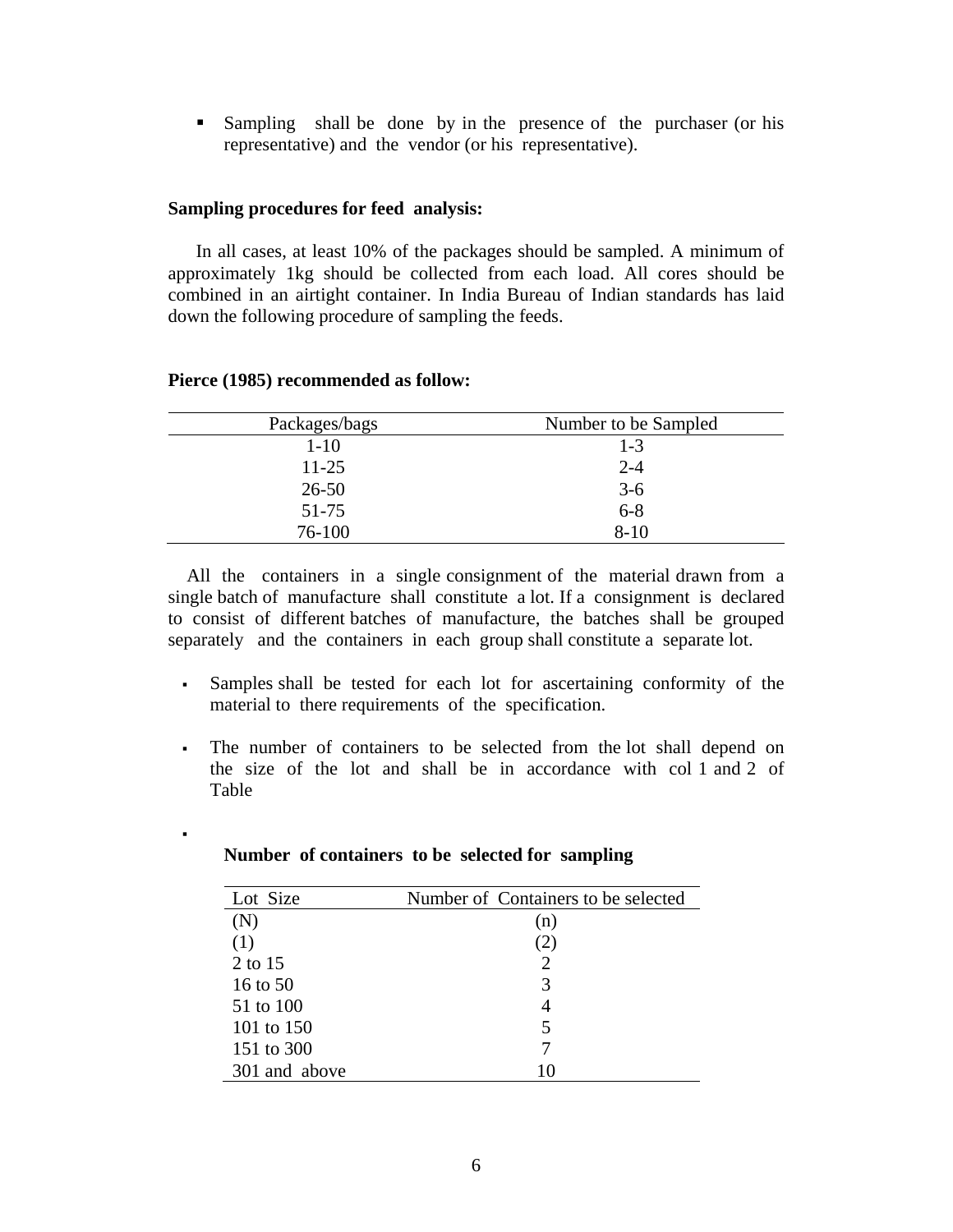The containers shall be chosen at random from the lot and for this purpose a random number table as agreed to between the purchaser and the vendor shall be used (seen IS 4905: 1968).

Arrange all the containers in the lot in a systematic manner and starting from any container count 1, 2, 3,……..etc, up to r and so on. Every *r*th container shall be with drawn from the lot to give a sample for test where r  $=N/n$ , r being the integral part of N/n; where N is the total number of containers in the lot , and n the number of containers to be selected according to Table 2. If comes out to a fractional number, its value shall be taken to be as equal to its integral part.

## **TEST SAMPLES AND REFEREE SAMPLES**

#### **Preparation of Individual Samples**

Draw with an appropriate sampling instrument equal quantities of the material from different parts of each container selected according to Table 2. The total quantity of the material drawn from each container shall be not less than 1.5 kg. Mix all the portions of the material drawn from the same container thoroughly. Take out about 0.75 kg of material and divide into three equal parts . Each portion, thus obtained shall constitute the test sample representing that particular container and shall be transferred immediately to clean and dry sample containers and sealed air-tight . These shall be labeled with particulars given under B-1.5.The individual samples obtained as above shall be formed into three sets in such a way that each set has test sample representing each container selected. One of the sets shall be for the purchaser, another for the vendor and the third for the referee.

#### **Preparation of Composition Sample**

From the mixed material from each selected container remaining after the individual samples have been taken, equal quantities of material from each container shall be taken and mixed up together so as to form a composite sample weighing not less than 0.75 kg. This composite sample shall be divided into three equal parts labeled with the particulars given under and sealed air-tight. One of these samples shall be for the purchase, another for the vendor and the third for the referee.

#### **Referee Sample**

 Referee sample shall consist of a set of test samples and composite samples, and shall bear the seal of the purchaser and the vendor and shall be kept at a place agreed to between the two.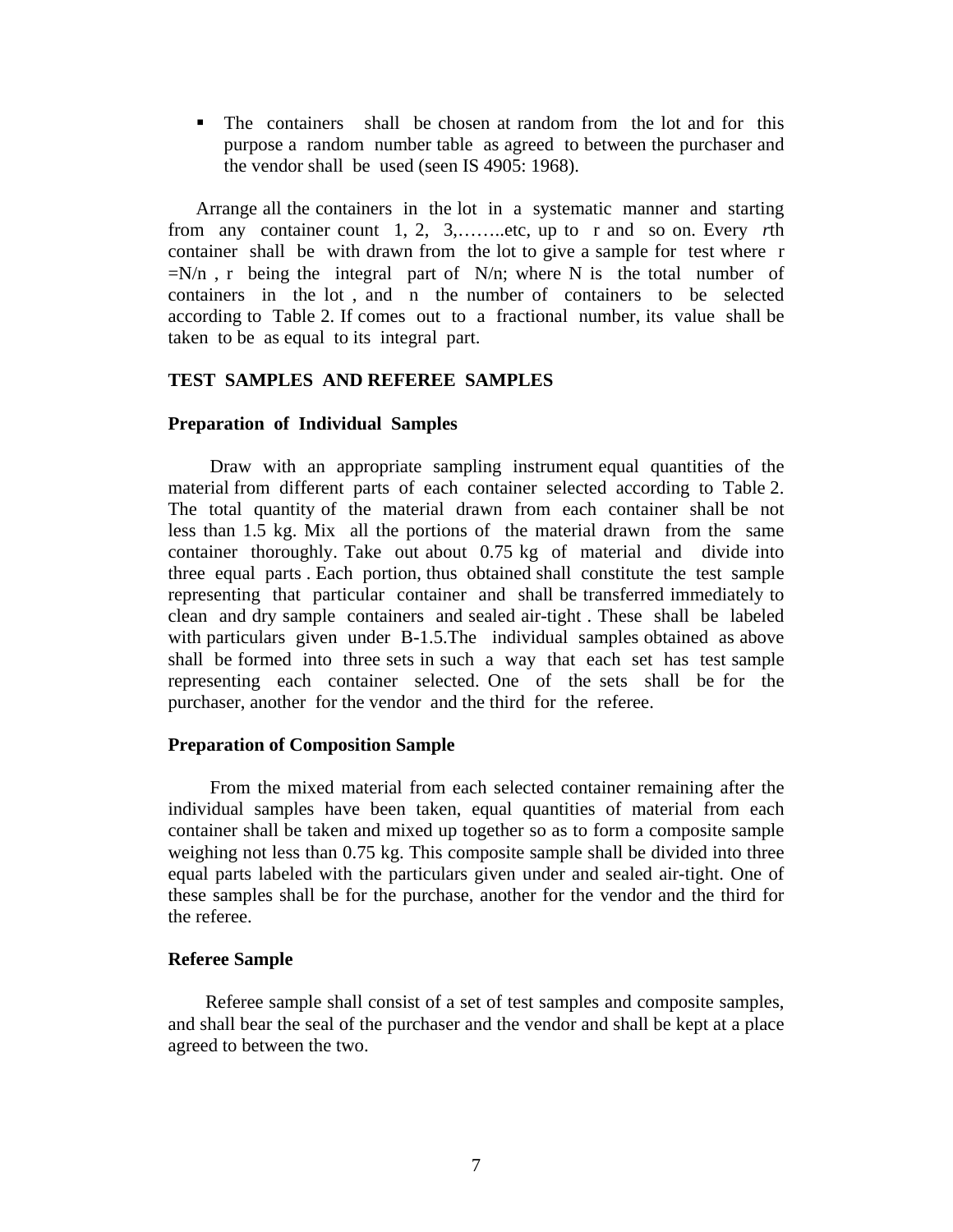# **Testing of Samples**

 Samples shall be tested for each lot for ascertaining the conformity of the material to the requirements of this standards.

# **Criteria for Conformity**

A lot shall be considered as conforming to the specification when the test results on the individual samples satisfy the requirement.

## **Evaluation of Feed for Quality**

The feeds are usually subject to following 3 types of tests :

- 1. Physical
- 2. Chemical
- 3. Biological

## **Physical Evaluation**

Physical evaluation is easy but rough in nature. One must be highly trained to identify the changes in the nature of the raw material/feeds.

**Colour :** The appearance of the ingredient will reveal its quality. Any change in the colour of the feed ingredients gives an indication of the maturity of the grain, storage conditions, presence of toxins, contamination due to sand, possible use of insecticides/fungicides which gives dull and dusty appearance. Orange to red colour of sorghum indicates high tannin content. Browning or blackening due to heat on improper storage reduces nutritive value. Black coloured fish meal indicates the rancidity of fish oils.

**Size :** Size of the grains govern its energy value due to the proportional decrease/ increase in seed and its coat. Smaller the grain lower will be the ME value due to more proportion of coater hulls. To evaluate the cereals weight of a fixed number of grains usually 100 grains or fixed volume is taken. Higher weight indicates a higher ME value. This technique is called Test Weight.

**Homogeneity:** The presence of contaminants like other grains, husks broken grains, weed seeds, infested seeds is viewed. In the oil seed cakes closer observation will reveal the presence of fibrous material, especially in de-oiled groundnut cake, the cake with hulls which contains nearly 20 to 25% crude fibre can be visually identified. Rice polish is contaminated with husk. Clumps in mineral ingredients are not suitable for premixing.

**Smell:** Smell is the next best indicator just standing near the stock itself will immediately indicate any difference in the normal smell. The mill manager should familiarize himself with the normal smell of the ingredients, any change in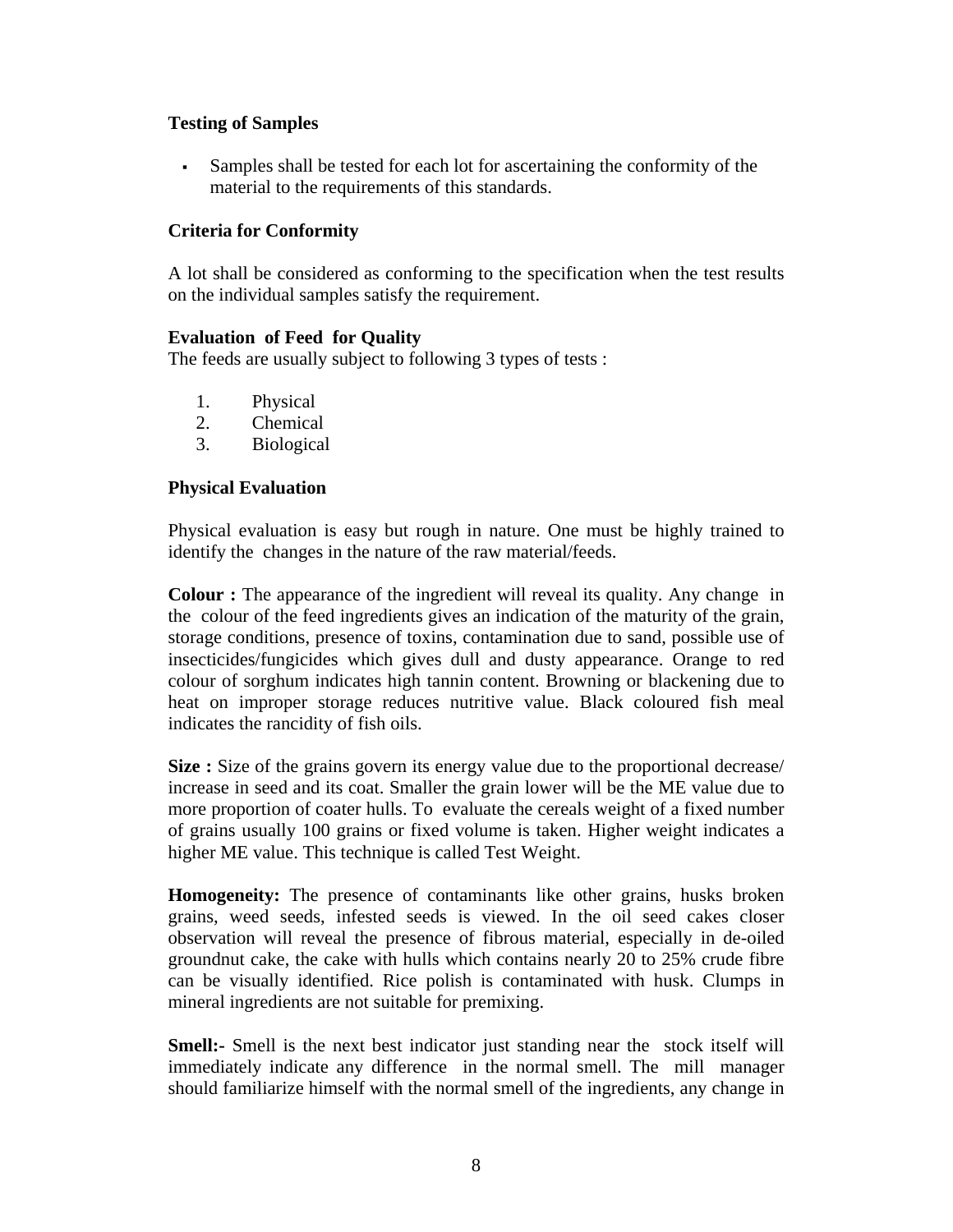the normal smell of the ingredients should be viewed with suspicion. Musty Odour indicates the beginning of fungal contamination or boring insects. To detect rancidity in oil rich feed ingredients this is the best method. Odour of petroleum products is suggestive of excessive pesticide or fungicides. Leathery smell of meat meal indicates its adulteration with leather meal.

**Taste**:-Each ingredient has a different taste, any change in the taste like bitterness in the grains, soya, sunflower oil meal and groundnut cake indicates the presence of mycotoxins. The level of salt can be detected by tasting the ingredient and the feed. Bitter taste of rice polish indicates the rancidity of the fatty acids.

**Touch** :- Feeling the raw material will indicate the dryness. Chilliness indicates high moisture content. Clumps can be found out by inserting the hand inside the bag, The clumps may be due to high moisture content, improper storage, packing of fresh warm solvent extracted meal. Which crumble on application of light pressure. Clumps formed due to excess of moisture will be very hard. To evaluate rice polish, place about 25g of rice polish on the palm and close the fingers tightly and then open the fingers the rice polish will become like a solid mass if the crude fiber level is below 12% if the fiber level is high the mass will disintegrate once the fingers are opened, Further pressure will be felt when the hand is closed in high fiber rice polish.

**Sound** :- Dry grains on pouring down or biting will produce sound of spilling coins.

#### **Physical Methods to Detect Adulteration or Contamination**

 The Common contaminant or adulterant is husk or sand. Winnowing is the best method to detect husk in the feedstuff. Sieving can be done to differentiate contaminants based on particle size. To detect for the presence of sand a weighed quantity of the grain is soaked in water then by sieving with hand the grains can be separated. The remaining water if decanted the settled sand can be weighed and the level of contamination can be assessed.

#### **Chemical Evaluation**

An analytical laboratory for the precise estimation of nutrient contents and contaminants is of utmost importantance.

Analyse the feeds for proximate principles. This indicates possible constraints on usage due to the presence of excessive content of crude fibre, fat or total ash. Low CP and high CF of oil seed meals is indicative of adulteration with fibrous material. The high CF alone is indicative of adulteration with urea and or some inferior quality oil seed meals like mahua, castor or karanja cake.

The amount of acid insoluble ash is a good guide to the amount of sand or other dirt which may be present. The fish meals are usually adulterated with sand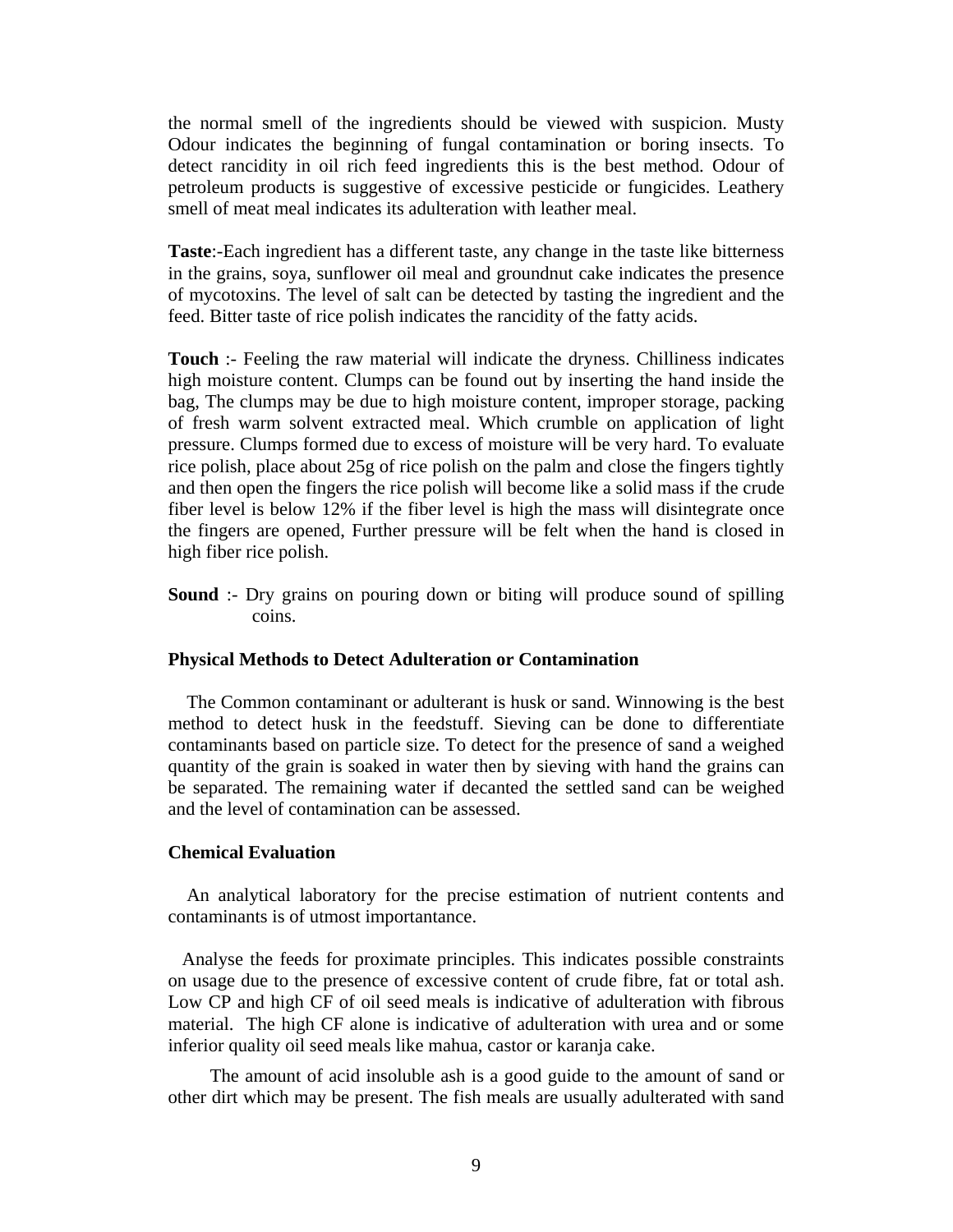during drying process.

It is also desirable to determine the free fatty acid content of oily materials as this will affect palatability due to rancidity of oils. The chemical composition/specifications of various animal feeds are laid down by the BIS which act as guidelines for the suppliers, buyers and the users at farm level. The protein meals should also be analysed for their amino acid contents.

#### **Ingredient Specifications**

Ingredient specifications are essential in a feed quality assurance program. Specifications serve as the basis from which purchasing agreements are written, feed/rations are formulated and ingredient inspections are performed. Ingredient description and general nutritional specifications may be found in BIS specifications for feeds and feed ingredients in India.

Specifications of the feeds must be as comprehensive as possible, realistic, must be transmitted to the seller. These are the "measuring sticks" to which the delivered material must conform. Specifications are the foundation of a quality assurance program because they serve as an understanding between nutritionist, purchasing, and production departments. A list of feed ingredients and their target nutrient level laid down by BIS are presented in Table as annexures. Some analytical procedures are given to detect the various types of adulteration.

**Mahua cake :** To water extract of the test feed add conc. H<sub>2</sub>SO<sub>4</sub>: Violet or pink colour indicate the presence of mahua cake.

Argimona seeds: To water extract of test feed add conc. HNO<sub>3</sub>. Appearance of **Brownreddish** colour indicates the presence of argimona seeds.

## **Detection of caster cake in feedstuffs or edible oil cakes, BIS has specified the cake methods of analysis of castor cake, linseed meal, neem seed cake, cotton seed cake**

The ricin is extracted from 10 g of feed with different solvents present in castor cake only and injected to immunized rabit and mortality is observed. The immune serum will not prevent death from any substance other than ricin. Injecting the extract of a feedstuff (containing castor cake) mixed with normal serum causes greater mortality in rabbits and rodents. This test can detect 1 ppm of ricin.

The second method of detecting castor cake is the used of potassium chlorate. When feed is treated with potassium chlorate, the castor cake is destroyed and settles down at the bottom.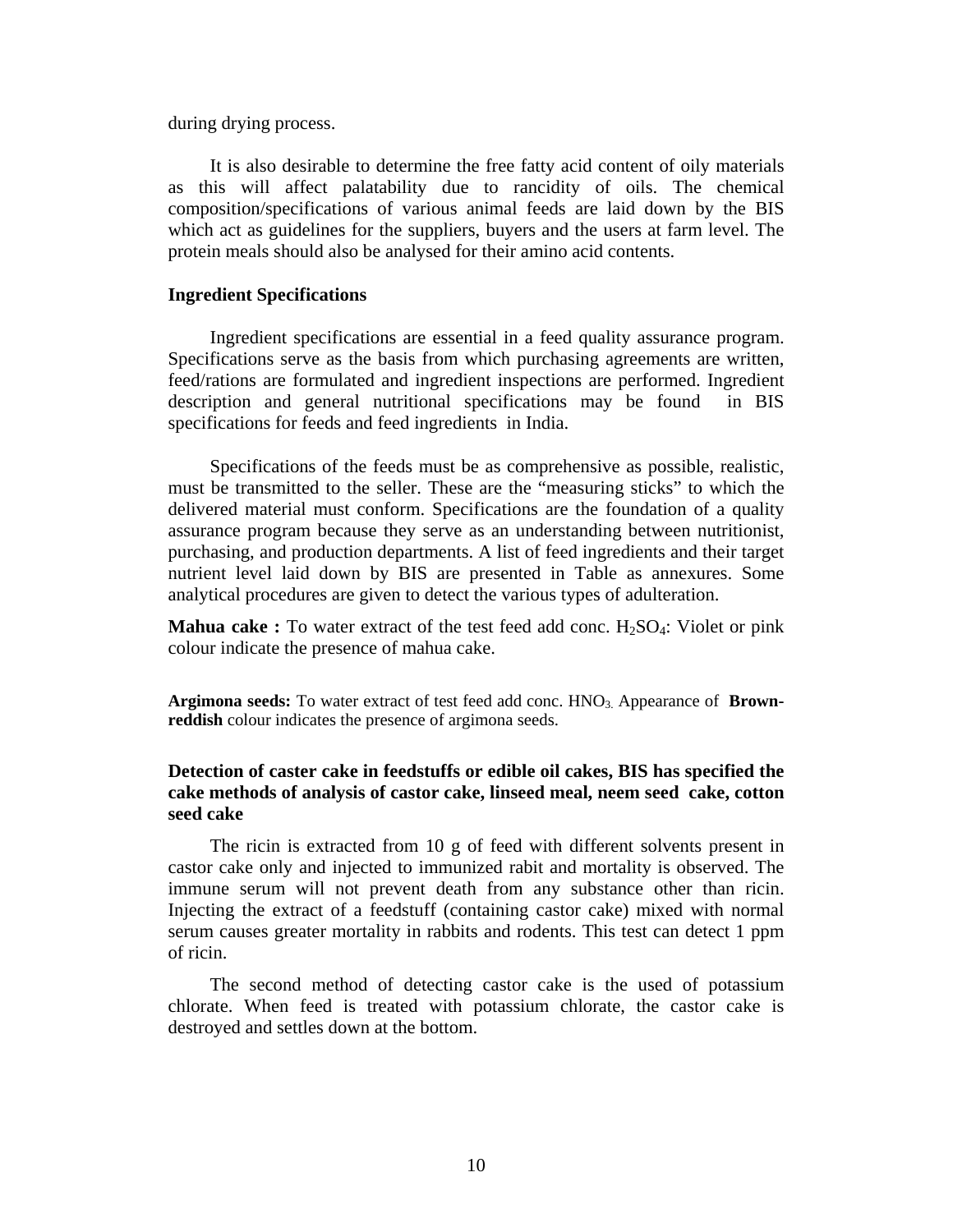#### **Detection of Neem Seed Cake in feedstuff and edible oil cakes**

The coarsely powdered feedstuff is percolated three times at room temperature with 95% alcohol. The total percolate is concentrated under reduced pressure till a thick syrupy amber coloured residue is obtained which is treated with different solvents to extract a crystalline product (N inbine). It is caultiously dissolved in concentrate sulphuric acid, the resultant brown solution changes to cherry red on addition of small quantity of concentrated nitric acid. The crystalline product gives a yellow colour with tetranitromethane. A alcoholic solution of the crystalline product shows a sky blue florescence under ultraviolet light.

## **Detection of Linseed meal in Animal Feeds**

A little of the feed is treated with 1 or 2 drops of dilute sulfuric acid in a micro test tube. It is some times necessary to add some granulated zinc and more acid. The mouth of the test tube is covered with a disk of filter paper moisten with a drop of reagent. Depending upon the amount of hydrogen cyanide produced a more or less intense blue appears on the reagent paper. Gentle warming in water bath is advisable when small quantity of cyanide are suspected.

#### **Detection of unextracted cotton seed cake in Animal Feeds**

Weight accurately about 200 mg of sample into screw cap in test tubes and extract cycloprenoids and then measure it colormeterically**.** 

#### **Detection of common salt ( Sodium Chloride)**

Weigh 1g of sample and add 100 ml of distilled water. Stir and filter. Then the filtrate is used measure the by adding 8 ml of nitric acid solution and silver nitrate solution.

#### **White Turbidity**- indicates the presence of salt

## **Detection of urea**

Urea is detected from the feed by addpotting the following procedure **:** 

- 1. Weigh 10 of test sample and add 100 ml of distilled water. Stir and filter .
- 2. Pipette 2ml of standard solution and test sample into white porcelain spot plates.
- 3. Add 2-3 drops of cresol red indicator and add 2-3 drops of urease solution.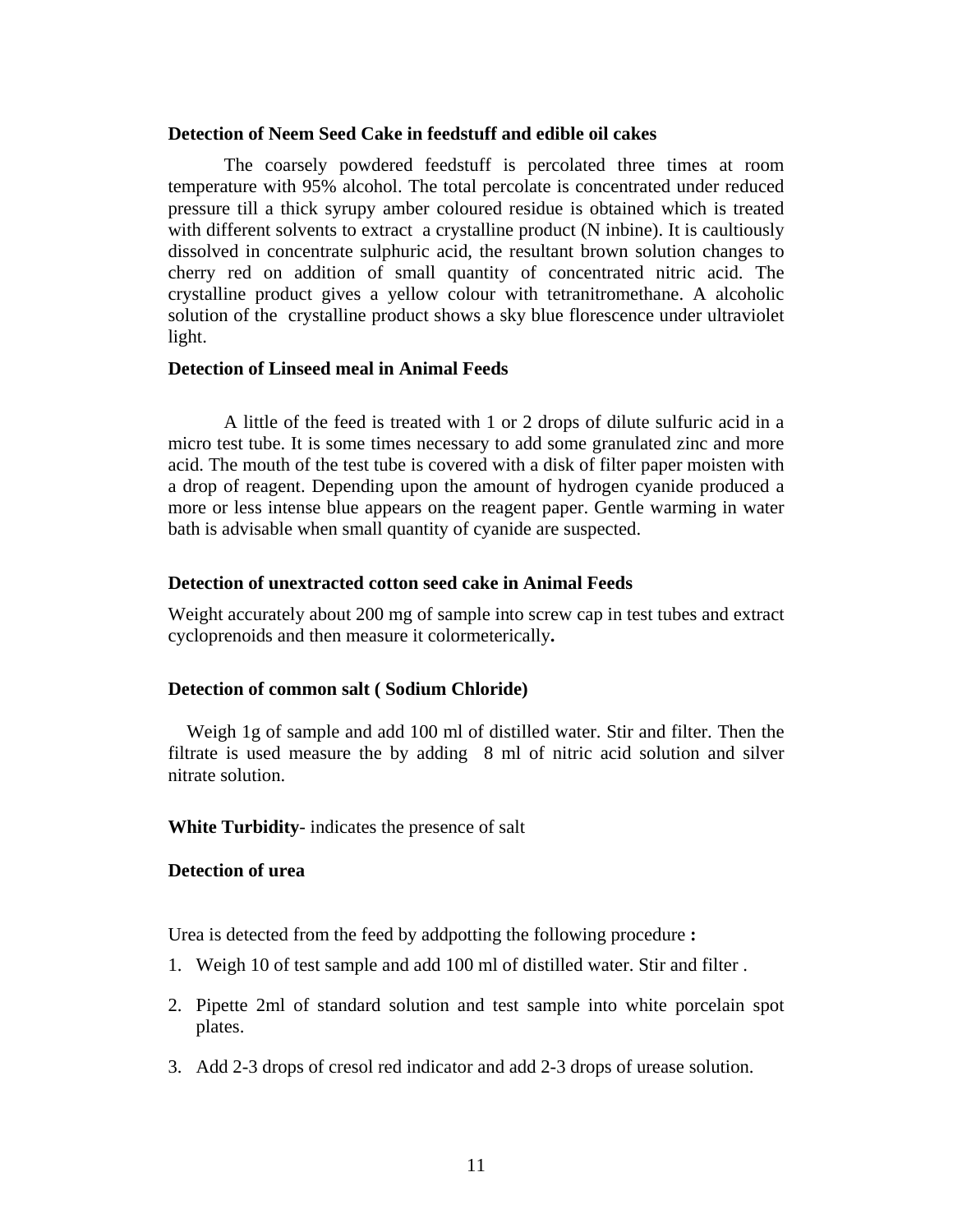- 4. Let it stand for 3-5 minutes, if urea is present, it will form a deep red-purple spreading like a spider's web appearance, in contrast to the yellow color of the indicator.
- 5. Compare the test sample with the standard urea sample. This test should be read within 10-12 minutes.

## **Measurement of Quality of Soybean Meal :**

Quality of Soybean meal is tested for the presence of two antinutritional factors trypsin inhibitors and haemagglutinins, which depress the utilization of proteins and for urease activity, an indicator of level of cooking or processing applied during the preparation of soybean meal. Both the urease enzyme and trypsin inhibitor are denatured at the same rate. Due to easier assay of urease enzyme it is accepted by the feed industry worldwide

1. Spread the sample uniformly on petri dish, glazed paper with white background. Spray cresol red and thymol blue reagents the particles.

#### **Interpretation :**

|                                            | <b>Urease</b><br><b>Activity</b> | <b>Approximate</b><br>range of urease | <b>Assessment</b>  |
|--------------------------------------------|----------------------------------|---------------------------------------|--------------------|
| Not visible<br>red colour                  | Inactive                         | 0.00                                  | overcooked         |
| Few scattered<br>red particles             | Slightly<br>active               | $0.05 - 0.10$                         | properly<br>cooked |
| Approximately<br>25% or red particles      | Moderately active                | 0.20                                  | properly<br>cooked |
| Approximately<br>50% or more red particles | Very active                      | Above $0.20$                          | Under<br>cooked    |

Visual Examination of Soybean Meal when Treated with Urea-phenol Red Solution\*:

\*Urea - phenol red solution is made as follows. Dissolve 0.14g of phenol red in 7 ml 0.IN NaOH and 35 ml distilled water. Dissolve 21g of urea in 300 ml distilled water. Mix these two solutions together and titrate to amber colour with 0.IN H<sub>2</sub>SO<sub>4</sub>'

#### **Detection of Hoof or Horn In feed:**

For quick test, place 2-3 particles of amber color test sample into an evaporating dish and then add 5 ml of glacial acetic acid into the evaporating dish and let it stand for 60 minutes.If hoof and horn are present , the test particles will still hard and tough. Gelatin will be become soft and swollen.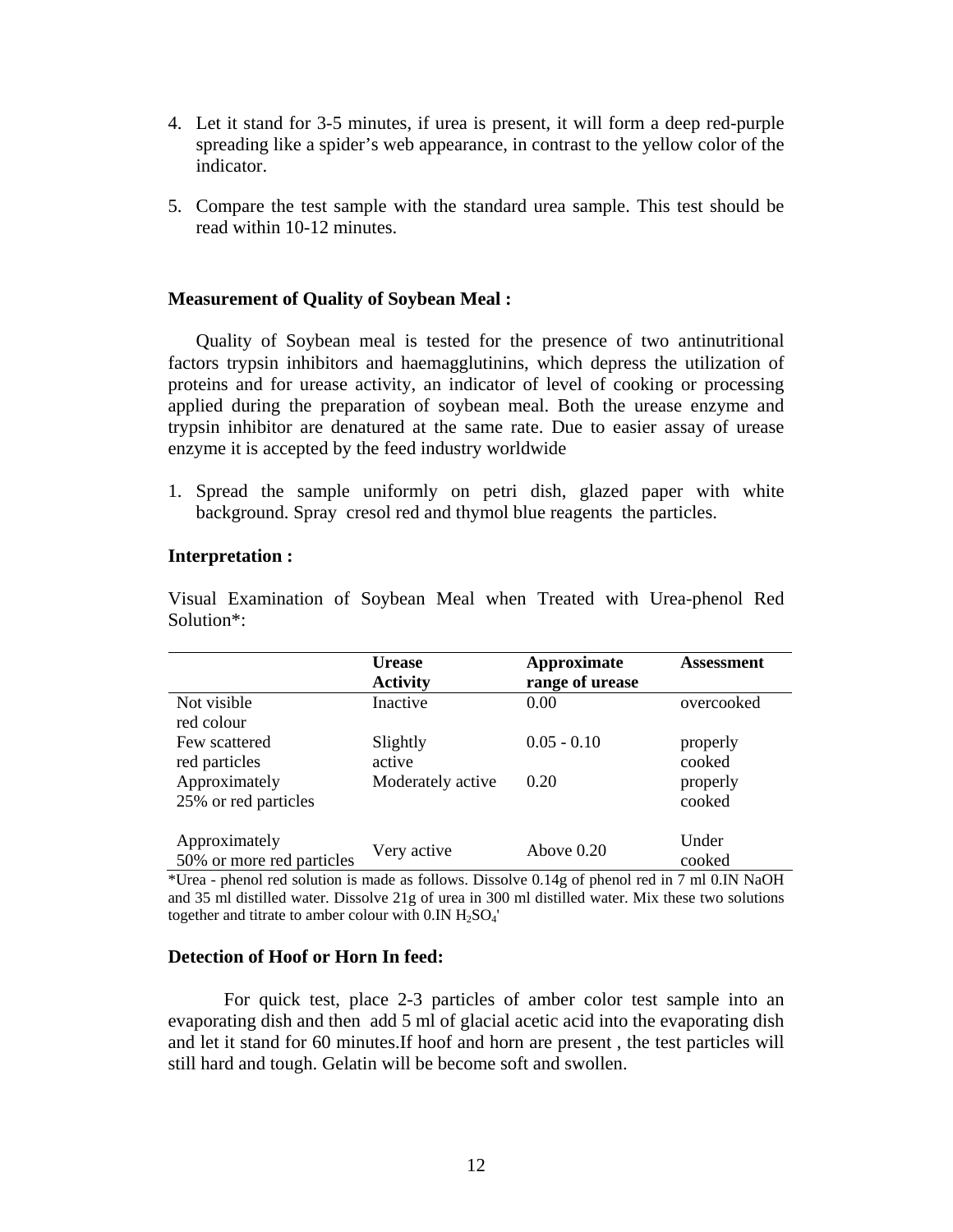## **Detection of Leather Meal:**

Pick up brown to black test sample particles and place in petri dish and then add 3-5 drops of ammonium molybdate and let it stand for 5-10 minutes.Leather meal will give no color change. Meat and bone meal gives a greenish yellow color.

#### **Quick Test for Quality of Fish Meal**

Most water soluble NPN adulterants react with mercuric potassium iodide alkaline solution mixture and a heavy orange precipitate colour occure. Put 2-3 g of test sample in a 100 ml beaker and add 10-15 ml distilled water and stir. After 2-3 min add 3-5 drops of test sample into white porcelain spot plates and add 2-3 drops of mercuric-potassium iodide alkaline solution mixture. A heavy orange precipitation colour indicated presence of NPN. The intensity of orange precipitation depends on the amount of non-protein nitrogen present.

#### **Detection of Hydrolyzed Feather Meal from Fish Meal:**

Hydrolyzed feather meal contains a high percentage of cystine (6-7%). When the sample is digested with sodium hydroxide, the cystine and cysteine are liberated and reaction with lead acetate gives the dark brown black color on the surface of the particle.Place one teaspoon of well mixed standard hydrolyzed feather meal and test sample of fish meal into two sets of petri dishes. Add 10-15 ml of solution A into all the two sets of each test sample. Swirl gently to spread samples evenly in each dish and let them stand for 10 min. Add 10-15 ml of solution B into each first set of petri dishes and into the second set ass 10-15 ml distilled water. Mix gently by turning around each petri dish and let them stand again for 10 min.During standing, a visible browning reaction color develops until back colored particles appear in the first set of petri dish for the standard hydrolyzed feather meal. When compared to the second set (without adding solution B), no visible brown color develops after 10 mins. Compare the test fish meal sample with the standard hydrolyzed feather meal sample and also the visible browning colour between the first and second set of each test sample**.** If the color of these two sets differs, the fish meal is adulterated with hydrolyzed feather meal**.** 

#### **Decomposition Test for Animal and Marine Products:**

As animal and marine products spoil, protein beaks down to amines. The residue of these bio organic amine can indicate the freshness or decomposition of the sample. If the sample is badly decomposed, the test sample will darken quickly with saturated lead acetate paper and it is not suitable for feeding.

Put 5 g of test sample into 250 ml flask. Prepare a cork, which fits tightly, with a 2"  $x \frac{1}{4}$ " strip of white filter paper pinned to the bottom, moistened with saturated lead acetate. Add 50 ml dilute acid into the sample then immediately insert the cork and let it stand in a warm room for 16 hrs.If the sample is badly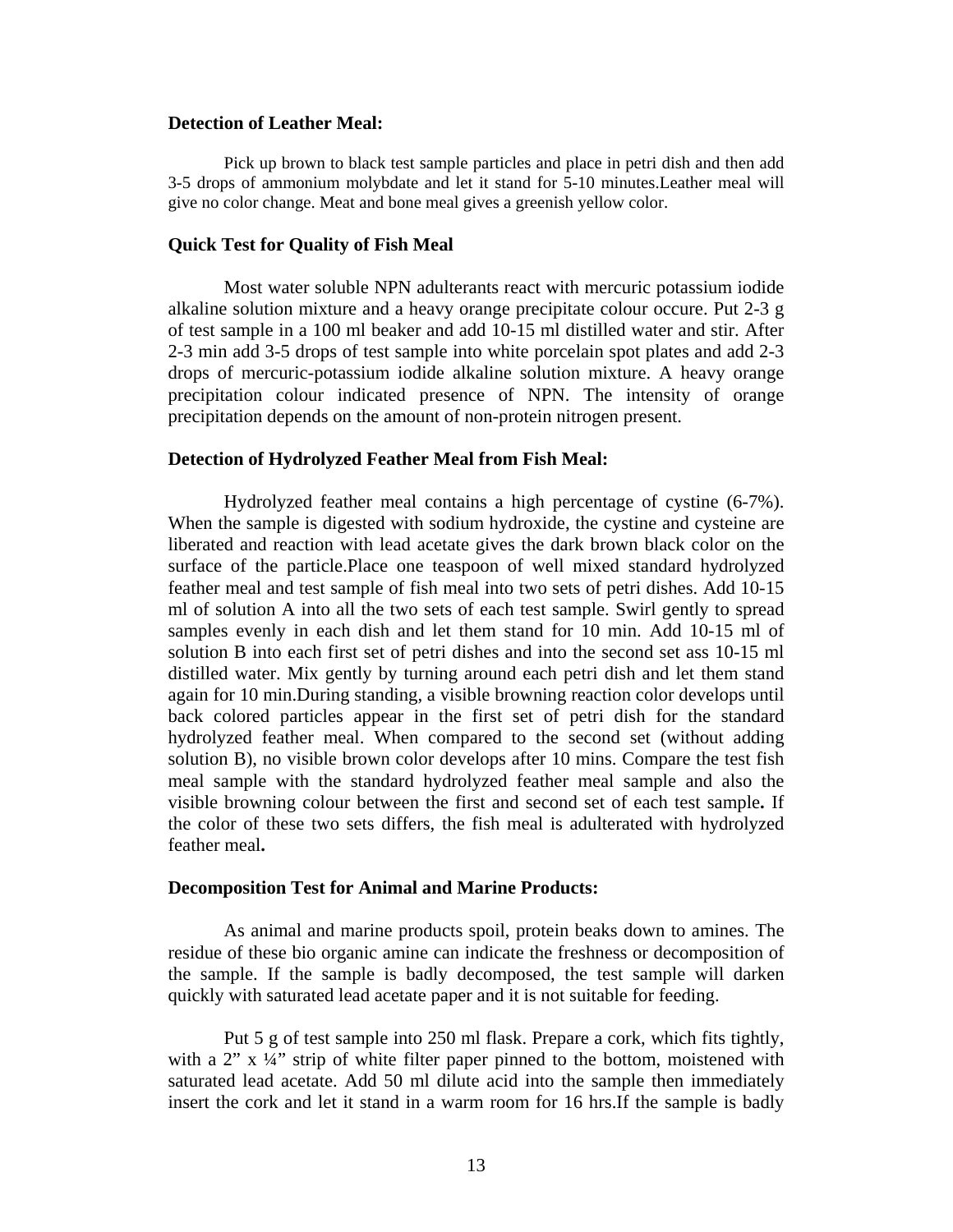decomposed, the test paper will darken quickly.

# **Identification of Plant Protein and Animal Protein in Feed:**

Carbohydrates from plants contain starch and cellulose. When it reacts with iodine and chlor-zinc iodine solution, the starchy tissue releases a blue color and the plant fibre or cellulose develops a purple brown color when examined under a microscope.

- 1. Mix 1-2g test sample with 100 ml boiling water or boil the mixture for 2-3 min. Place a few ml of the cooled mixture in test tube and add 5-6 drops of iodine solution. If starch is present, the mixture turns blue.
- 2. Spread 1-2g test sample into a petri dish. Add 5-6 drops of chlor-zinc iodine solution and let stand for 10 min. A purple brown color indicated the presence of plant fiber, whereas yellow indicated animal fiber (protein) using a microscopic examination.

## **Toxins in animal feed**:

The various feed ingredients should be analyzed for the toxins present in them. Which are other wise injurious to the health of animals. The examples of toxins in the various feeds are given below:

- 1. Gossypol in cotton seed
- 2. Halmagglutinins in soybean and castor beans
- 3. Glucosinolates in rape seed
- 4. Tannins in sorghum, oil seed meal, mango seed kernel, mustard oil cake and lucerne meal
- 5. Cyanogenic glycosides in linseed and cassava
- 6. Phytic acid in all cereals, oilseed meals
- 7. Mycotoxins, primarily aflatoxins in maize, groundnut cake, etc.

Ultra violet screening is used whereby a greenish yellow fluorescence is observed when the sample is exposed to ultra violet light to detect mycotoxins. The maximum permissible levels of aflatoxins is depleted in the Table.

One should get from the best source of supply and one should have some idea of normal levels of toxicity which may be expected.

Fish meal, meat meal and bone meal should be checked for pathogenic bacteria like Salmonella.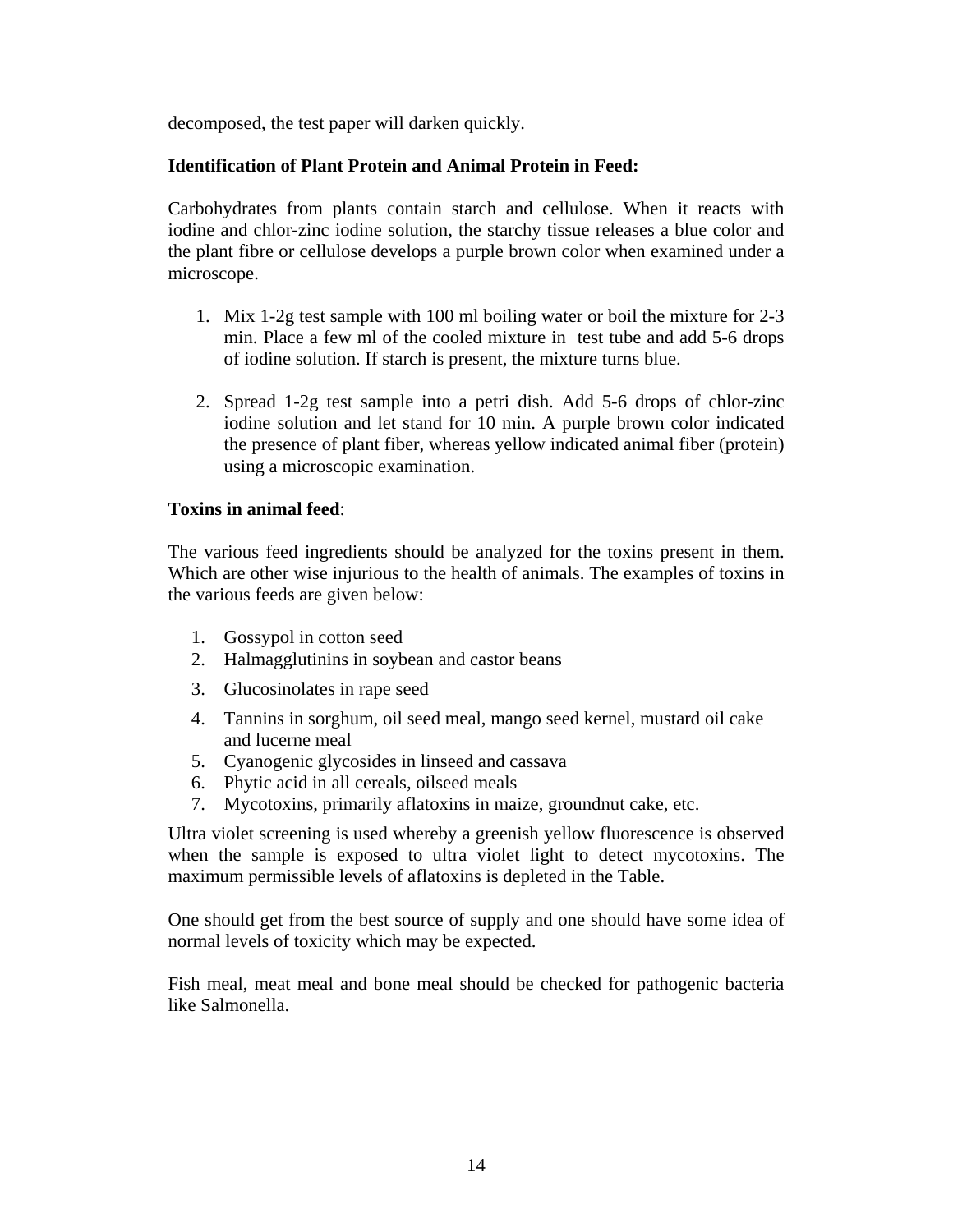| <b>Food/Feed</b>                      | <b>Maximum level</b> |
|---------------------------------------|----------------------|
| <b>USA</b>                            |                      |
| Dairy feed, feed for immature animals | $100$ ppb            |
| Feed for breeding cattle, swine or    |                      |
| mature poultry                        | $100$ ppb            |
|                                       |                      |
| Feed for finishing swine              | $200$ ppb            |
| Feed for feedlot beef cattle          | $300$ ppb            |
| <b>BIS</b>                            |                      |
| Feeds for poultry                     | $20$ ppb             |
| Feeds for ducks                       | 3 ppb                |
| <b>ICAR, New Delhi</b>                |                      |
| Feeds for chicks                      | $150$ ppb            |
| Feeds for broilers                    | $400$ ppb            |
| Feeds for layers                      | $900$ ppb            |
| Feeds for breeding stock              | $300$ ppb            |

**Maximum Permissible Levels of Aflatoxin as Stated by Different agencies** 

#### **Dioxins Contamination in Animal Feed:**

Dioxins and dioxin - like compounds are created by the manufacture of chlorine and such chlorinated compounds as chlorinated phenols. PCBs, phenoxy herbicides, chlorinated benzenes, chlorinated aliphatic compounds, chlorinated catalysts, and halogenated dipheny 1 ethers. The most toxic compound is 2, 3, 7, 8 - tetrachlorodibenzo-p-dioxin or TCDD.

Dioxins are produced as an unintentional byproduct of many industrial processes. Forest fires also release dioxins and are deposited onto the leaves of trees. Dioxins are highly toxic. Even minute amounts of dioxin cause damage to the nervous system and liver, apart from causing cancer. They can cause birth defects as well as mimic hormones that disrupt reproduction and human development. Dioxins released into the environment reach the food chain and get accumulated in fat. By far the greatest exposure to dioxin (over 90%) is from food. These include fish meal, fish oil, recovered vegetable oil, grease and many byproducts from the food industry, bleaching earths and kaolinitic clays, milk products. When these are included in animal rations dioxins get concentrated in animal products.

Since the results of a test for dioxin in animal products take several weeks to complete, more rapid testing was brought in based on the indicator substance polychlorinated bipheny1 (PCB).

#### **Microscopic Evaluation of Animal Feed:**

Feed microscopy is commonly used for confirming the adulteration and identifying the adulterants ( AOAC, 1970). Feed ingredients, adulterants and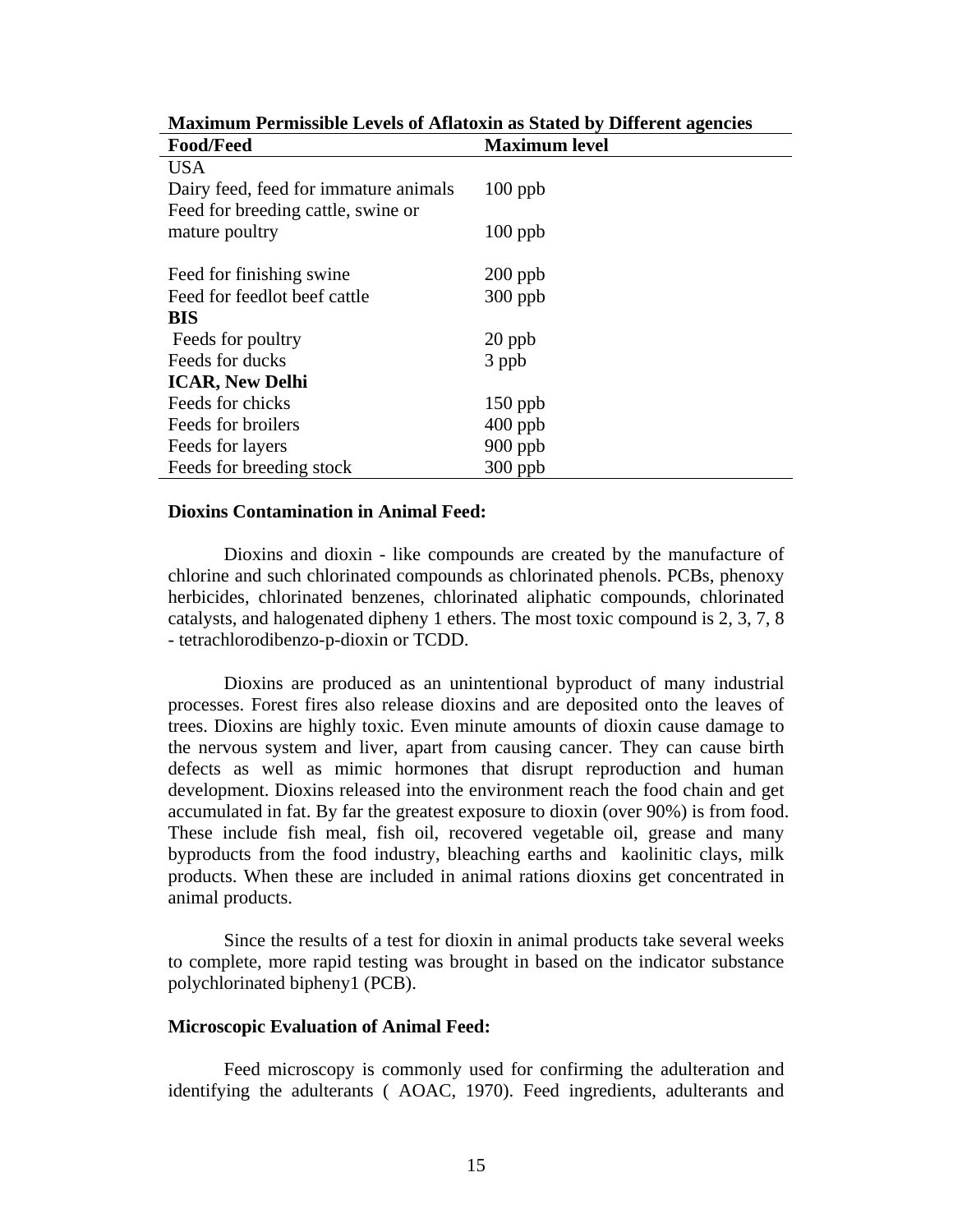contaminants must be studied under low and high magnification for distinguishing features whether coarsely or finely ground. At physical characteristics such as shape, color, and particle size, softness, hardness, and texture of the feeds are examined at low magnification of 8x to 50x. It is useful method to identify impurities/contaminants and evaluating the quality of feed ingredients. It also serves as a useful method for identifying missing ingredients in finished feed.

T he plant cells and structural features of the feeds are observed at high magnification of 100xto 500x since there characters are retained after grinding or even after powdering the feed ingredients..

A feed scientist must be familiar with of feed ingredients and adulterants and must have a collection of pure feed ingredients, adulterants and contaminants for the accurate and fast quality assurance results. The mashed and sieved feed should be used for a clearer observation of plant histology and microscopic appearance, heat the feed with 8% KOH steam bath for 30-45 min. if this treatment is not satisfactory, treat the fresh portion for a short time by gently heating with acidified chloral hydrate glycerol solution.

# **Precise characteristics on Microscopic Identification**

- **Crab Products:** Orange pigmentation, segmented antennae with calcareous shell and will effervesce in diluted HCI, honey combed round cells on the outer layer of shell.
- **Fish Products:** Curved scales with concentric rays, bone sexhibit lacunae with well-defined canaliculi, milky glass beads with broken surface eye lenses.
- **Shrimp Meal:** Segmented leg and antennae, thin shell with mica-like and in some areas, may appear cross-hatch type of marking, feathery delicate gill tissue, amber colored cells of compound eyes.
- **Squid Products:** Mottled body fragment with black pigment spots, tentacles or sucker pieces present, no lacunae or surface lines on internal shell fragments. .
- **Blood Meal:** Spherical particle, smooth surface with glass when rubbed, dark red to almost black in color.
- **Meat Meal and Meat and Bone Meal**: Strong greasy odor, consist of hoof, horn, hair, fluff and vegetable fiber, cylindrical rods smooth muscle with alternative dark and light striated muscle.
- **Soybean Meal:** Yellow to brown oval hilium with a clear slit, pox-marked outer surface hull, hourglass and palisade cells from the hull are the major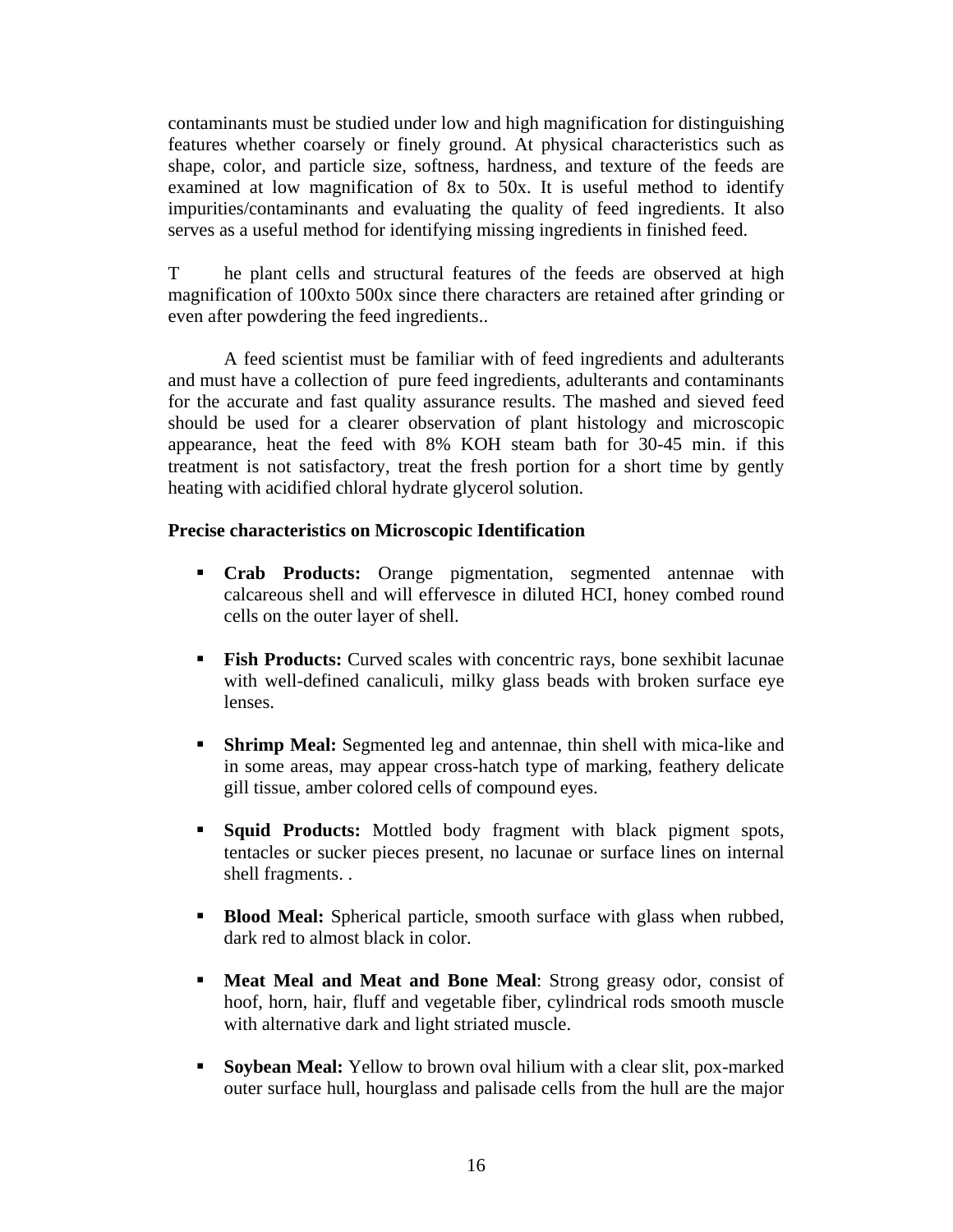cellular keys for soybeans and also elongated cells below the peripheral cells of the cotyledon.

- **Peanut Meal:** Thin skin with copper to red color, highly pitted cell of pod fragment and the lack of palisade cells in the testa, elongated pite in hypodermal stone cells and unique cross fiber cell of pod.
- **Sunflower Meal:** Striped or all black varieties for the hull, leathery hull with a paper-like lining. Twin hairs, united almost to their tips on the outer surface of the cypsela, unbroken pericarp fragment may appear as broken pieces in the medium, the outer epiderm of transversely elongated cells with zigziag walls.
- **Rapeseed Meal:** Many species of rape are lumped together and are difficult to identify separately by structured features. For all practical purposes, the examination of the seed coat or testa for degree of reticulation is important. The inner surface seed coat has a delicate semitransparent, white sheet adhering to the surface.
- **Sesame Meal:** Seed coat or outer epidermal cells contain calcium oxalate crystals with black brown or yellow brown colored and granular surface.
- **Cottonseed Meal:** Long, flat and twisted fibers adhering to the hulls, kernel fragments are yellow to brown containing many round, red, brown gossypol glands. The hull edge has a light brown layer with stairstep facets. The epidermal cells are heavy walled with dark pigmented interiors. Palisade cells can also be used for identification.
- **Copra Meal:** Irregularly shaped flaky fragment with large, colorless, straight, thin walled cells of endosperm containing oil globules.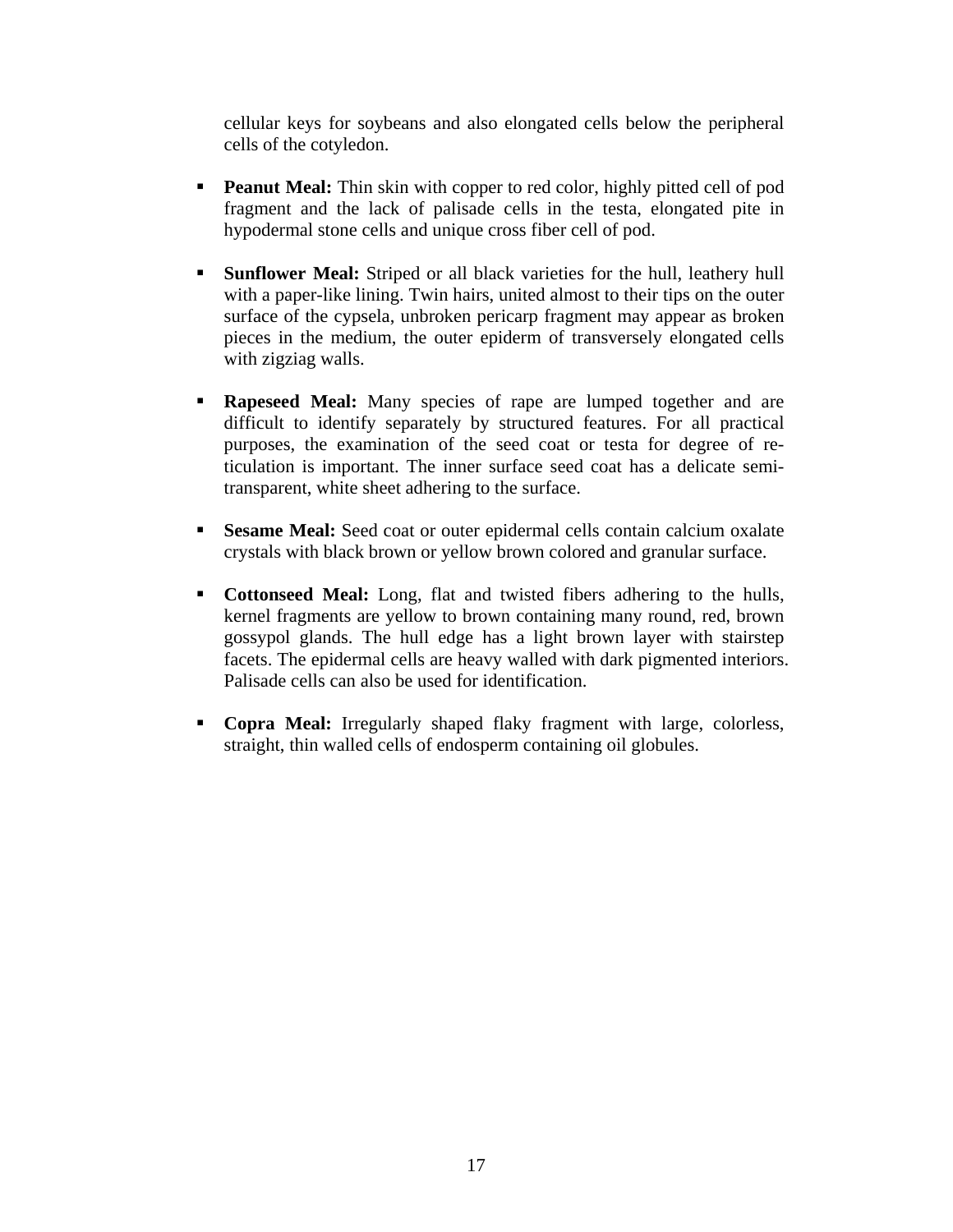**Detailed microscopic observations for fish meal and rice polish are given below:**

# **FISH MEAL**

| a.             | Muscle fiber:                          | Fiber bundles which separate under pressure,<br>yellowish to brown colour and greasy.            |
|----------------|----------------------------------------|--------------------------------------------------------------------------------------------------|
| $\mathbf{b}$ . | Scales:                                | Transparent, round with concentric rings, flat or<br>curled.                                     |
| $\mathbf{C}$ . | $Sand1$ :                              | Granular, crystalline or bead, like. Light brown to<br>translucent, do not break under pressure. |
| $\mathbf{d}$ . | Urea $\cdot$ :                         | Shiny, needle like crystalline appearance craks on<br>pressure.                                  |
| e.             | Meat meal <sup><math>\,</math></sup> : | Dark brown to black, chunky with bone pieces<br>appearing as gray to white.                      |
| f.             | $Salt1$ :                              | When treated with 0.1N Silver nitrate solution it turns<br>into white precipitate.               |
|                | <b>RICE POLISH:</b>                    |                                                                                                  |
| a.             | Polishings :                           | Yellowish to light brown, greasy, curly, thin and small                                          |
|                |                                        | flakes                                                                                           |
| $\mathbf{b}$ . | Grain pieces :                         | White translucent                                                                                |
| $\mathbf{c}$ . | $Husk^{\perp}$ :                       | Scaly with longituditional Striations and yellowish.                                             |

1 Possible adulterants

**3. Biological Evaluation :** Biological evaluation of the feeds involve the use of animals, specialized persons to conduct the digestion and metabolism trails on the various species of livestock and poultry. These methods are time consuming.

# **Improvement in the quality of feed:**

Improvement in the quality of feed can be done by

- 1 Choosing the best quality raw materials available
- 2 Fortifying the nutrient content of the diet with commercially available nutrients i.e. amino acids, mineral supplements, vitamins etc.
- 3. Using additives to enhance the availability of the nutrients e.g enzymes

The wide variations in the chemical composition of the ingredients is obtained. This is the main constraint with which the farmer and the nutritionists have to formulate the ration to maintain the quality of the feed at affordable costs. Hence choosing the best quality raw material continuously throughout the year is nearly impossible. Further , we are not in a position to reject the materials if there is variation in the specification since the availability is constant or lower and the demand is increasing .Therefore fixing the cost of the ingredient on the basis of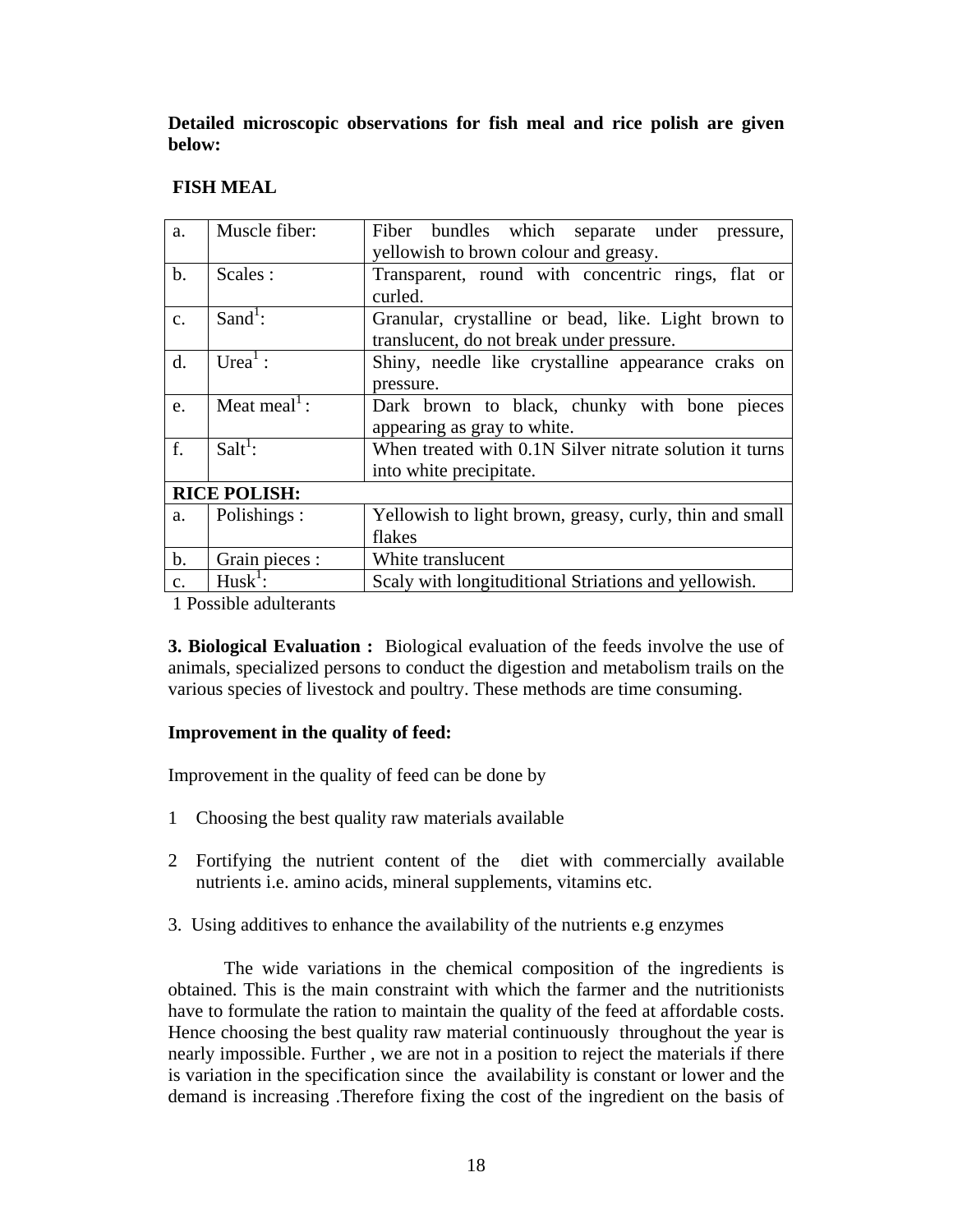nutrient content and using them in the formulation with certain additives is the possible. The commonly suggested additive is the use of fiber digesting enzymes, which not only reduces the anti nutritional effects of the fiber but also enhances the digestibility of the nutrients and thereby improves the performance of the birds.

Routine assessment of the raw materials is essential. Purchase of raw materials should be based on quality and nutrient content. Formulation should be done to obtain optimal production at the lowest cost.

## **Suitability of stored and damaged cereals for livestock feeding:**

In India the food grains produced are usually stored in bulk by the Goverenment. Agencies (FCI and CWC), and to some extent by the farmers. Food grains during storage undergo certain physical, chemical and biological changes due to the presence of enzymes and biochemicals itself and the enzymes produced by the insects pests and microbes or due to some other factors. These changes may deteriorate the quality of the grains. Usually the following changes occur in the food grains during harvesting, handling, transportation and storage:

- A. Physical changes
- B. Chemical changes
- C. Biological changes
- **A. Physical changes** : The sound and healthy grains are shining with good luster and show hardness. The various physical changes the grains undergo during storage are, dull colour, musty odour, bores in grains, sprouting of seeds, damaged kernels due to bad weather conditions.
- **B. Chemical changes**: Cereals are characterized by relatively low protein and high carbohydrate contents contained in kernel. The germ is rich in proteins, fats, sugars and minerals whereas the endosperm is low in protein, fat and ash contents.

The various chemical changes that occur during storage are due to increased activity of endogenous and exogenous enzymes which are responsible for quantitative and qualitative changes in carbohydrates, proteins and fats of the cereals in addition to colour, flavour and texture..

**(i) Carbohydrates:** In India, the temperature and relative humidity varried greatly ( Temp: 6-45 C ; R.H: 22-100%) during storage which causes biochemical and physical changes in grains such as bursting and gelatinisation of starch and depending upon the moisture content. Amylases hydrolyse the starch into dextrose and maltose and significantly increase the content of reducing sugars during storage.

Storage of wheat above 12 % moisture increased sucrose, glucose,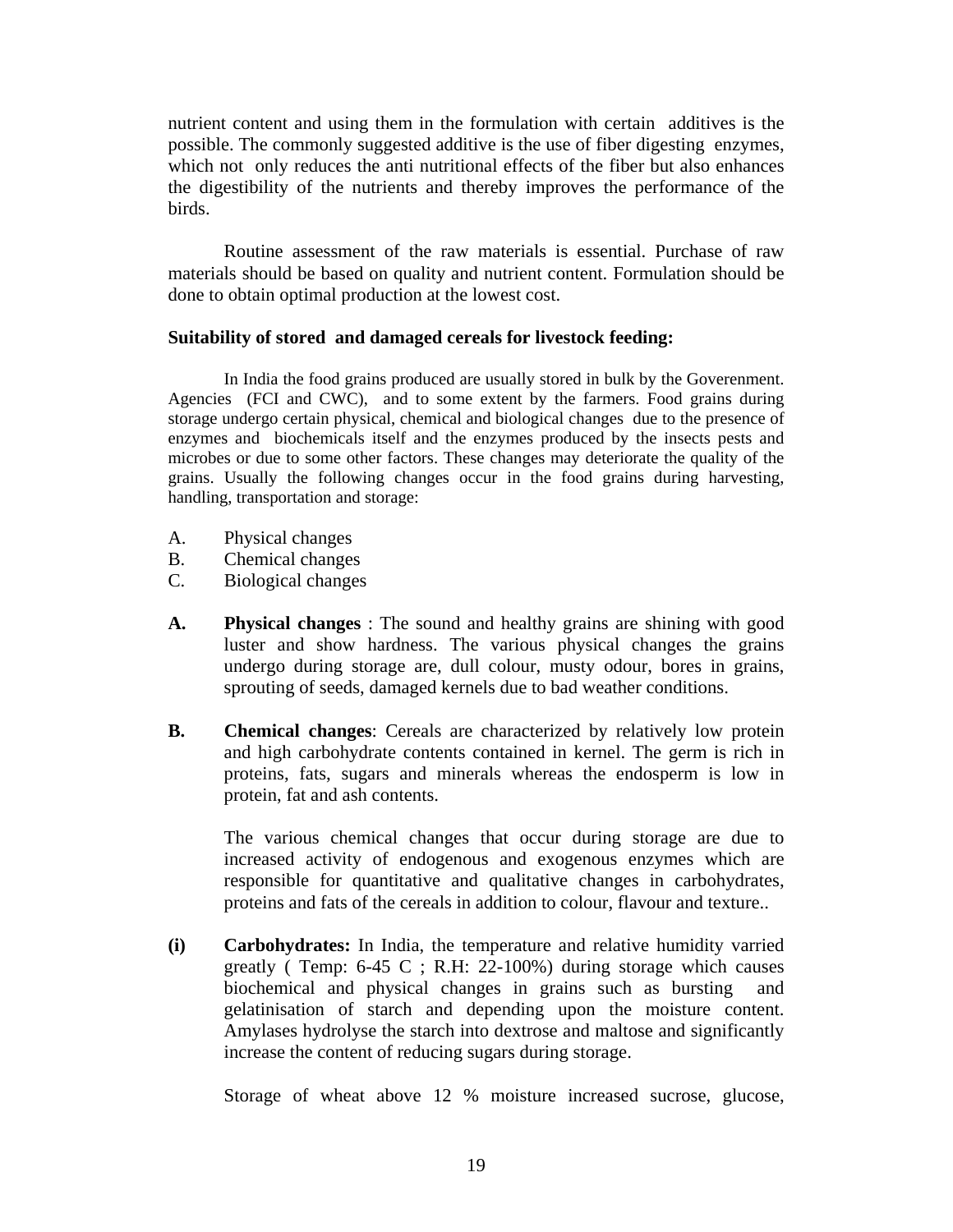fructose and raffinose contents. The storage of cereals at high moisture content also produces sour odour due to the production of alcohols and acetic acid.

**ii. Proteins**: The high temperature and production of chemicals in grains during storage denature the proteins and make them less dispersable in water, deteriorates the gluten quality and increase the free amino acids contents.

The formation of certain sulphur containing amino acids impart bad odour. The free amino acids may also undergo maillard reaction combining with the reducing sugars giving browning of the grains. The type of deterioration is possible at temperature above  $20^{\circ}$  C and at RH between 60-70 percent.

- **iii. Lipids:** Oxidation of lipids especially the unsaturated fatty acids results in typical rancid flavours, odour and taste. Hydrolysis of lipids also increase the fatty acid (FFA) contents which is considered as a sensitive index for the grain deterioration.
- **C. Biological changes :** Infestation of weevils, insects, microbes and sprouting affect the nutrient composition of the cereals, through various metabolic reactions occurring in the seed by the enzymes produced.

**Insecticides and pesticides Residues:** To control the infestation of insects ,pests and rodents in the food grains, several insecticides, pesticides and rodenticides are used. The residues of these chemicals must be within the prescribed limits as per the Prevention of Food Adulteration (PFA) Act.

**Contaminants:** The food grains are usually contaminated with foreign material viz stones, chaffs, poisonous weeds, excreta of insects, pests, rodents etc. which gives poor look to the grains. The limits of weed presence, uric acid and insect excreta described by the Govt. Of India (FCI) for the stored food grains.

#### **Categorization of food grains:**

On the basis of damage to the kernels, infestation of insects, pests, FCI has given the following categories of different grains.

| Category | Weevilled/germ wheat | eaten/touched<br>Paddy* | grains % Maize |
|----------|----------------------|-------------------------|----------------|
| A        | Up to $1$            |                         |                |
|          | $1 - 4$              | $5 - 10$                | $5-10$         |
|          | $4 - 7$              | $10-15$                 | $10 - 15$      |
|          | 7-10                 | $15 - 20$               | $15 - 20$      |

\*Basis of categorization is same except the incorporating designation to indicate the intensity of slightly damaged/discoloured kernels and designation are represented as 1,2,3,&4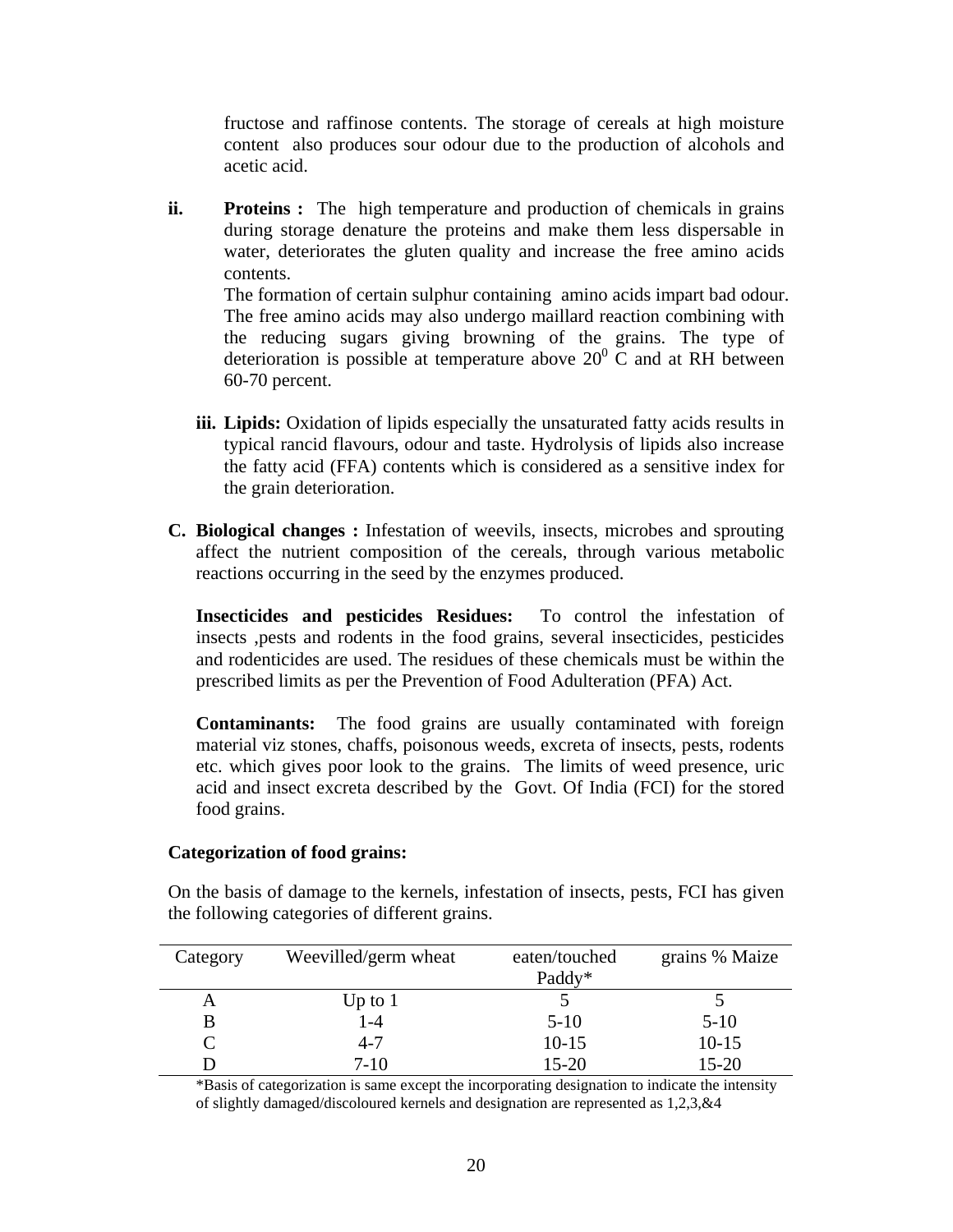## **Use of damaged food grains for feed:**

As per the quality control manual of FCI the damaged food grains are classified into five categories for their disposal which may be declared fit for consumption by the livestock/poultry birds.

| Sr. No.   Class |         | Sound/slightly           | Category for which |
|-----------------|---------|--------------------------|--------------------|
|                 |         | damaged/touched & broken | declared fit       |
|                 |         | grains $%$               |                    |
|                 | Feed-1  | 70-85                    | Poultry            |
|                 | Feed-2  | 55-70                    | Cattle             |
| 3.              | Feed-3  | $30 - 55$                | Industrial         |
| 4.              | Manure  | $10 - 30$                | Manure             |
|                 | Dumping | $4 - 10$                 | Dumping            |

Practically no information is available as far as the suitability of different grade of cereals damage storage as livestock feed is available. Before any recommendation is made in this regards, complete evaluation of these materials is required with respect to their chemicals composition., toxins, residues of insecticides, pesticides and finally the in vivo feeding value of different categories of livestock and poultry.

|                        | <b>Cattle</b> | Cattle   | Calf           | Calf      |
|------------------------|---------------|----------|----------------|-----------|
| <b>Characteristics</b> | (type1)       | (type 2) | <b>Starter</b> | Grower    |
| Moisture Max%          | 11            |          |                | 10        |
| Crude Protein Min%     | 22            | 20       | $23 - 26$      | $22 - 25$ |
| Ether Extract Min%     | 3.0           | 2.5      | 4.0            | 4.0       |
| Crude Fiber Max%       | 7             | 12       |                | 10        |
| AIA Max%               | 3             |          | 2.5            | 3.5       |
| Salt max% (as NaCI)    | 2.0           | 2.0      |                |           |
| Min%<br>Calcium<br>(as | 0.5           | 0.5      |                |           |
| Ca                     |               |          |                |           |
| Available Phosphorus   | 0.5           | 0.5      |                |           |
| Vitamin A $(IU/Kg)$    | 5000          | 5000     |                |           |

# **BIS SPECIFICATION FOR CATTLE FEED**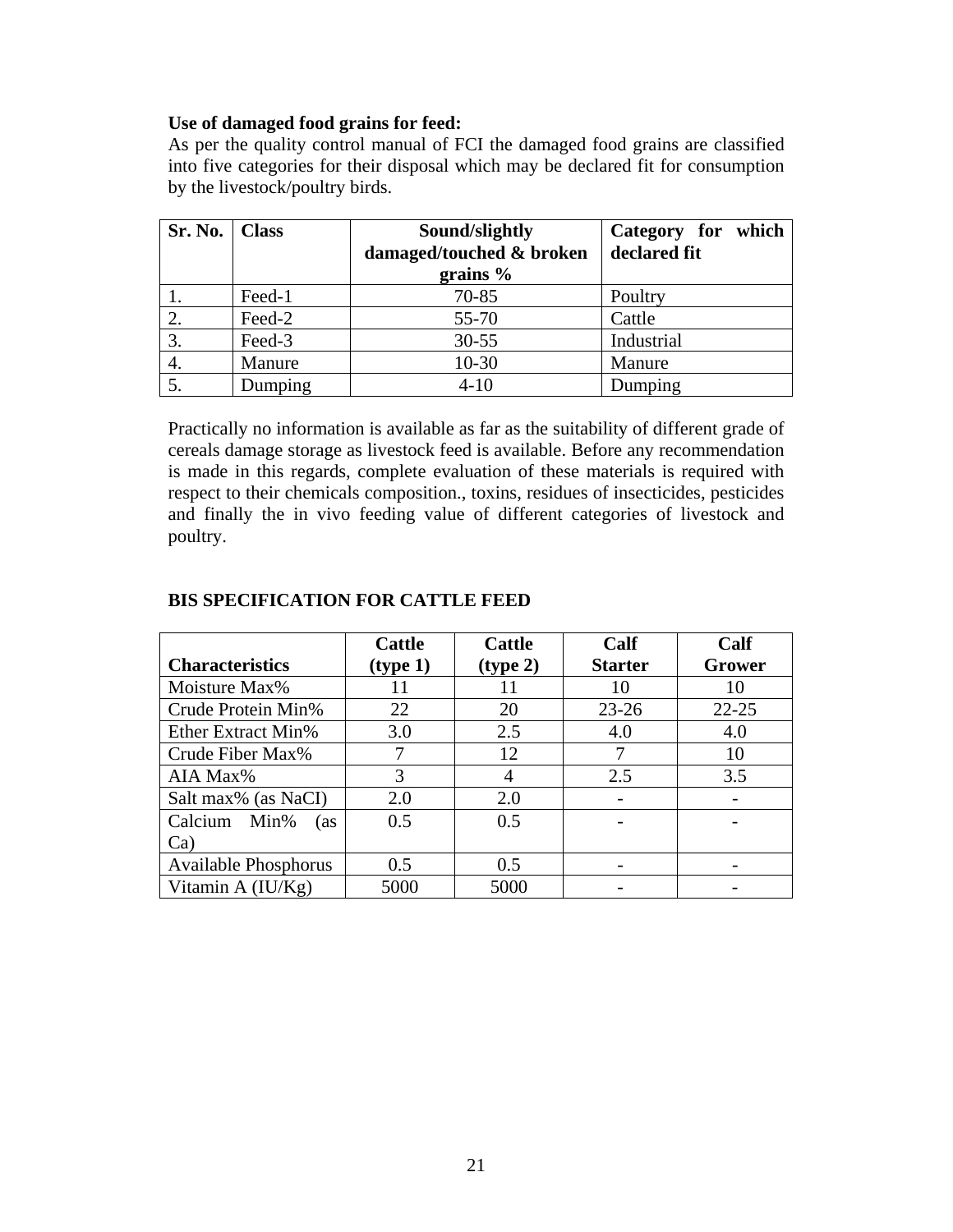| <b>Characteristics</b> | <b>Cattle</b> | Sheep $\&$ goat | <b>Poultry</b> |
|------------------------|---------------|-----------------|----------------|
|                        |               |                 |                |
| Moisture Max %         | 05            | 5               | 03             |
| Calcium Max%           | 16            | 30              | 30             |
| Phosphorus min%        | 09            | 14              | 9              |
| Magnesium Min%         | 04            |                 | 0.4            |
| Sulpher Max%           | 1.4           | 0.13            |                |
| Salt Min%              | 22            |                 |                |
| Zinc Min%              | 0.3           | 0.2             | 0.4            |
| Iron Min%              | 0.3           | 0.55            | 2000 ppm       |
| Iodine (as KI) Min%    | 0.02          | 0.35            | 0.01%          |
| Copper Min%            | 0.078         | 0.03            | 500 ppm        |
| Man ganese Min%        | 0.1           | 0.08            |                |
| Cobalt Min%            | 0.009         | 0.008           |                |
| Flourine Max%          | 0.05          | 0.03            | 0.05           |
| Total Ash%             | 75.0-82.0     | 78-85           |                |
| AIA%                   | 3.0           | 3.0             | 3.0            |
| Organic Impurities     | Nil           | Nil             | Nil            |

# **BIS SPECIFICATION FOR MINERAL MIXTURE (BIS)**

# **BIS SPECIFICATION FOR POULTRY FEED**

| <b>Characteristics</b> | <b>Broiler</b><br><b>Starter</b> | <b>Broiler</b><br><b>Finisher</b> | <b>Chick</b><br>feed | Growing<br><b>Chicken</b> | Laying<br>chicken | <b>Breeder</b><br>Layer |
|------------------------|----------------------------------|-----------------------------------|----------------------|---------------------------|-------------------|-------------------------|
|                        |                                  | Feed                              |                      | Feed                      | Feed              | Feed                    |
| Moisture Max%          | 11                               | 11                                | 11                   | 11                        | 11                | 11                      |
| Crude Protein Min%     | 23                               | 20                                | 20                   | 16                        | 18                | 18                      |
| Crude Fibre Max%       | 6                                | 6                                 |                      | 8                         | 8                 | 8                       |
| AIA Max%               | 3                                | 3                                 | $\overline{4}$       | $\overline{A}$            | $\overline{A}$    | 4                       |
| Salt Max% as NaCI      | 0.6                              | 0.6                               | 0.6                  | 0.6                       | 0.6               | 0.6                     |
| Calcium Min% (as Ca)   | 1.2                              | 1.2                               |                      |                           | 3                 | 3                       |
| Available P Min%       | 0.5                              | 0.5                               | 0.5                  | 0.5                       | 0.5               | 0.5                     |
| Vitamin A $(IU/kg)$    | 6000                             | 6000                              | 6000                 | 6000                      | 8000              | 8000                    |
| $ME Min\%$ (Kcal/kg)   | 2800                             | 2900                              | 2600                 | 2500                      | 2600              | 2600                    |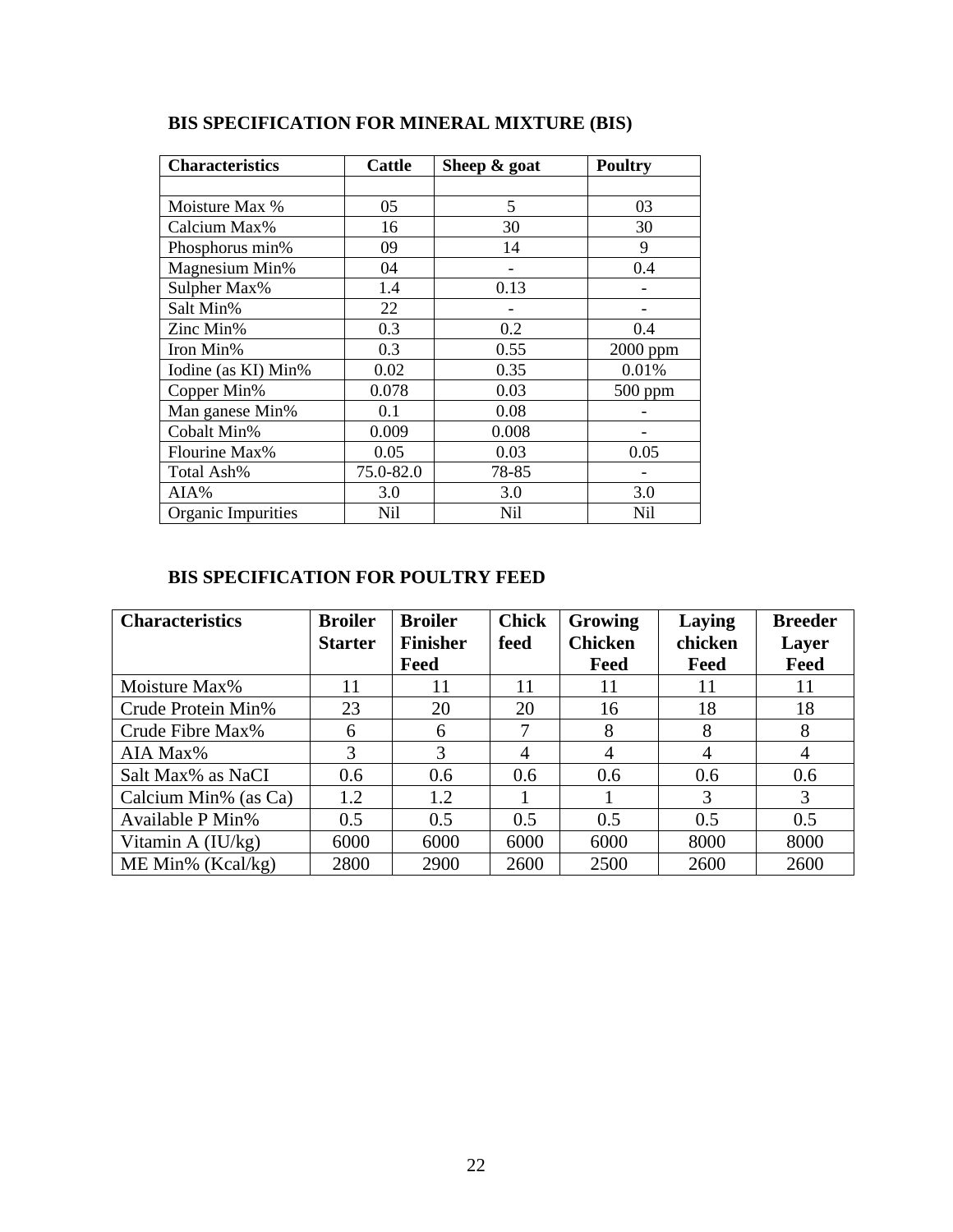|                 | <b>Rabbit feed</b>                             |  |
|-----------------|------------------------------------------------|--|
| <b>Breeding</b> | Wool                                           |  |
|                 | 11                                             |  |
|                 | $15 - 17$                                      |  |
|                 | $10-12$                                        |  |
|                 |                                                |  |
| 2.0             | $2 - 3.5$                                      |  |
| 1300            |                                                |  |
|                 |                                                |  |
|                 |                                                |  |
|                 | <b>Meat</b><br>$16-18$<br>$10-12$<br>$2 - 3.5$ |  |

# **Marking**

Each container of feed should be marked or labeled giving the following information:

- a) Name and type of the material used,
- b) Indication of the source of manufacture,
- c) Batch or code number,
- d) Net mass in kg, and
- e) Date of manufacture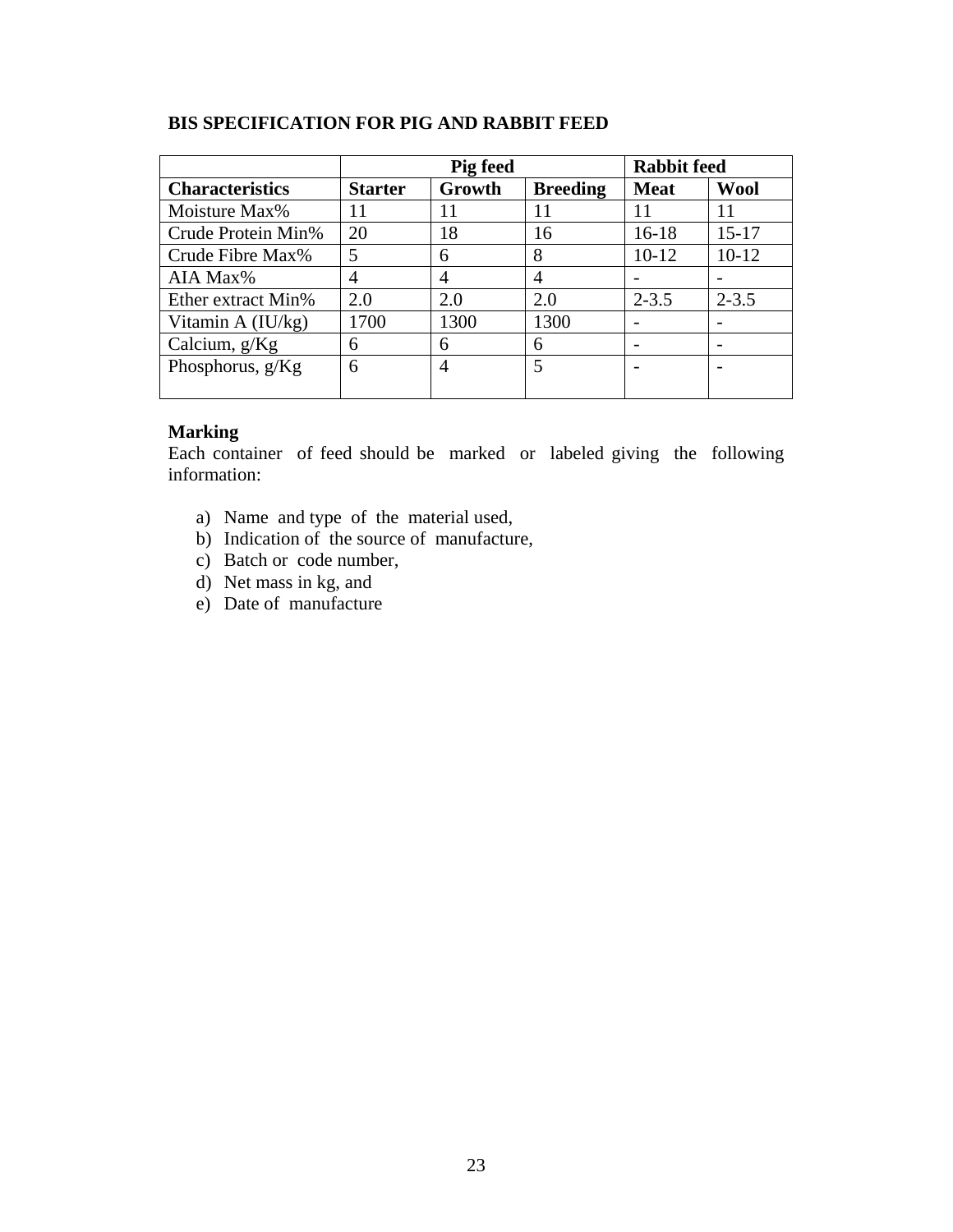# **Classification of Mycotoxins**

# **The classification of mycotoxins is as follows:**

| <b>Mycotoxins</b>                       | Fungi                                              |  |  |
|-----------------------------------------|----------------------------------------------------|--|--|
| Aspergillus toxins                      |                                                    |  |  |
| Aflatoxin $B_1$ , $B_2$ , $G_1$ , $G_2$ | <b>Apergillus</b><br>flavus,<br><b>Aspergillus</b> |  |  |
|                                         | parasiticus                                        |  |  |
| Cyclopiazonic acid                      | Aspergillus flavus                                 |  |  |
| Ochratoxins                             | Aspergillus ochraceus                              |  |  |
| <b>Pencillium Toxins:</b>               |                                                    |  |  |
| Ochratoxins                             | Penicillium viridicatum                            |  |  |
| Citrinin                                | Pencillium citirium                                |  |  |
| <b>Fusarium Toxins</b>                  |                                                    |  |  |
| T-2 Txin, HT-2 Toxin,                   |                                                    |  |  |
| Diacetoxyscirpenol (DAS),               |                                                    |  |  |
| Monoacetpxyscirpenol (MAS)              | <b>Fusarium tricintum</b>                          |  |  |
|                                         | Fusarium solani                                    |  |  |
| Deoxynivaleol (DON, vomitoxin)          | Fusarium greminearum (Gibberella                   |  |  |
|                                         | zea)                                               |  |  |
| Zearalenone                             | Fusarium graminearum, Fusarium                     |  |  |
|                                         | roseum                                             |  |  |
| Fumonisins $B_1$ , $B_2$                | Fusarium moniliforme, Fusarium                     |  |  |
|                                         | proliferatum                                       |  |  |
| <b>Ergot toxins</b>                     |                                                    |  |  |
| Ergopeptines                            | Claviceps purpurea                                 |  |  |
| Ergovaline                              | Acremonium coenophialum                            |  |  |

# **Important mycotoxins in foods and feeds**

The important mycotoxins in foods and feeds are as follows:

| Mycotoxins                                    | Nature of toxin                       |
|-----------------------------------------------|---------------------------------------|
| Aflatoxins* (Most ubiquitous)                 |                                       |
| and Cyclopiazonic acid                        | (Hepatotoxins, Immunosuppression)     |
| Ochratoxin <sup>*</sup> and Citrinin          | (Nephrotoxins, Gout)                  |
| T-2 toxin <sup>*</sup> and Diacetoxyscripenol | (Mouth lesions, Loss of appetie, Skin |
|                                               | and Gastro-intestinal irritation)     |
| Fumonisins* and Moniliformin                  | (neurological disorder, Liver damage) |
| Vomitoxin <sup>*</sup> and Fusaric acid       | (Feed refusal, Dermatotoxins)         |
| Zearalenone <sup>*</sup>                      | (Estrogenic and Reproductive          |
|                                               | disorders)                            |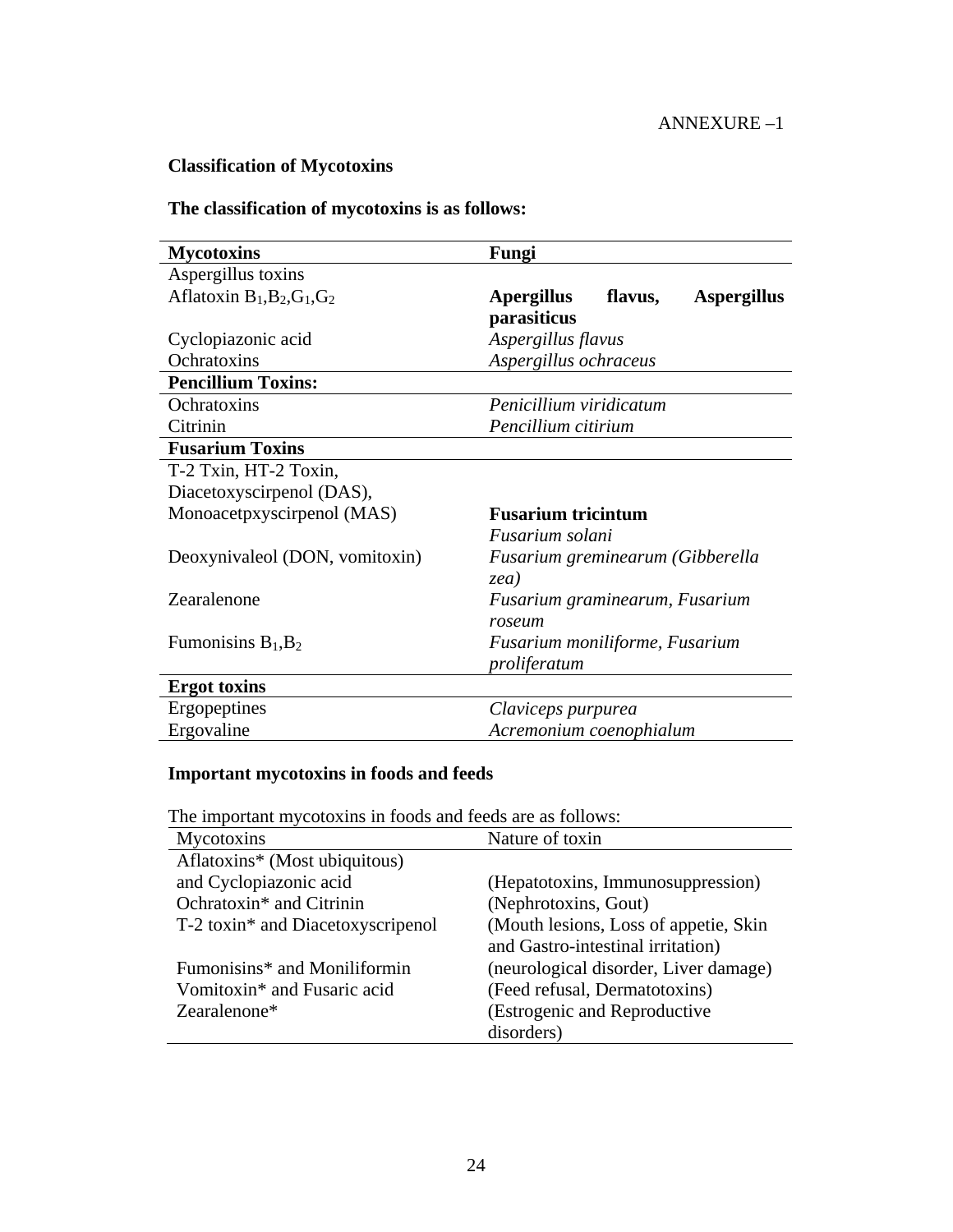| *Mycotoxins to occur in feed stuffs significantly |                    |              |  |
|---------------------------------------------------|--------------------|--------------|--|
| <b>Important mycotoxins in forages</b>            |                    |              |  |
| Ergot alkaloids                                   | Sporidesmin        | Fescue toxin |  |
| <b>Tremorgens</b>                                 | Patulin, Vomitoxin | Zearalenone  |  |

## **Occurrence of mycotoxins**

Contamination of feedstuffs with mycotoxins is a global problem. However, in certain geographical areas, some mycotoxins are encountered more often than the others.

| <b>Environmental condition</b> | <b>Mycotoxins contaminating feed stuffs</b> |
|--------------------------------|---------------------------------------------|
| Winter conditions with high    | Vomitoxin, Zeralenone, Ochratoxin,          |
| moisture                       | Diacetoxyscirpenol (DAS), T-2 toxin,        |
|                                | <b>Fumonisns</b>                            |
| Warm and humid conditions      | Aflatoxins, ochratoxin (produced by         |
|                                | Aspergillus species only), and fumonisins   |

## **Effects on health and production performance**

The physical or apparent effects of mycotoxins range from reduced feed intake and poor conversion ration to a general inability of an animal to thrive. Symptoms vary toxin to toxin as shown below:

|        | Damages liver and causes growth suppression.              |
|--------|-----------------------------------------------------------|
|        | Oral lesions in poultry                                   |
|        | Kidney damage                                             |
|        | Poultry and pigs are prone to ochratoxin, whereas dairy   |
|        | animals can tolerant it even at higher levels because of  |
|        | its biotransformation by ruminal microbes.                |
| (feed) | Affect mainly pigs and other animal                       |
|        |                                                           |
|        | Affects the reproductive organs in pigs, dairy cattle and |
|        | poultry                                                   |
|        | Cause nervous disorders in horses                         |
|        | Produce nervous system disorders and necrosis of legs     |
|        | and tail in livestock                                     |
|        |                                                           |

It is common to observe sysmptoms of mycotoxin toxicity in field conditions, but an analysis of contaminated feed samples may reveal negligible levels of mycotoxins. This is usually attributed to inadequate sampling of feed, error of analysis or the presence of other unknown mycotoxins.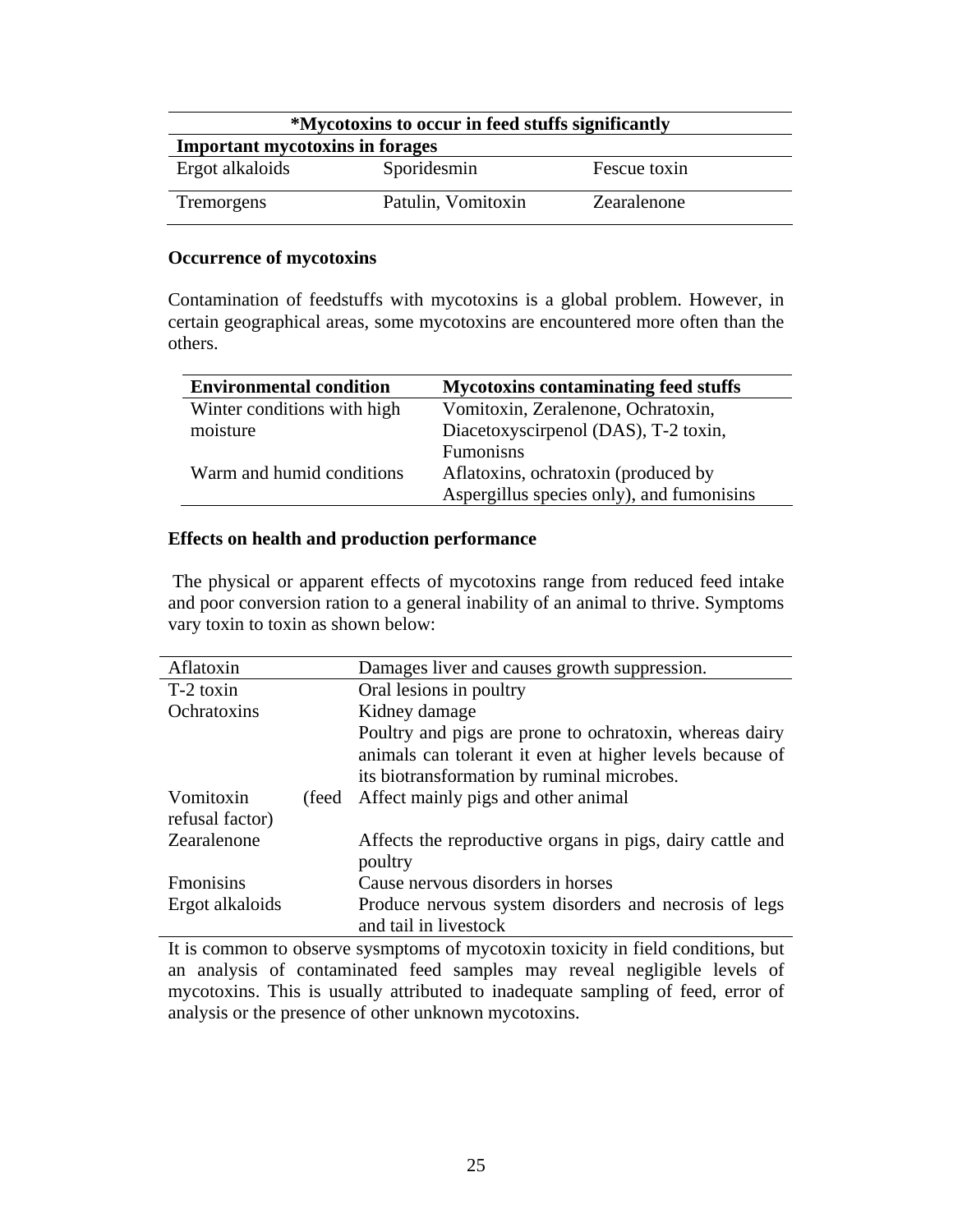## **Mycotoxins residues in animal products - impact on human health.**

The problems with mycotoxins do not, however, end in feed or in reduced animal performance, for many are actually transferred into the meat or milk. The maximum limits of aflatoxin in foods and feeds in USA and India are given in Table 1.

| Mycotoxins (In decreasing order of Impact of mycotoxins on               | the                                  |  |
|--------------------------------------------------------------------------|--------------------------------------|--|
| severity)<br>that                                                        | cause   immune system                |  |
| Immunosuppression                                                        |                                      |  |
| 1. Aflatoxin                                                             | 1. Reduction in size of bursa of     |  |
|                                                                          | Fenricius and thymus                 |  |
| 2. Reducing in T-lymphocyte, B-<br>2. Vomitoxins, T-2 toxins, HT-2 toxin |                                      |  |
|                                                                          | lymphocyte and white blood cell      |  |
|                                                                          | counts.                              |  |
| 3. Ochratoxin                                                            | 3. Reduction in total serum proteins |  |
|                                                                          | and immunoglobulin                   |  |
| 4. Fumonisins                                                            | 4. Reduction in antibody titers      |  |
|                                                                          | 5. Reduction in serum concentration  |  |
|                                                                          | of antibiotics.                      |  |

## **Table 1. Maximum limit of aflatoxin level in foods and feeds: U.S, India**

| <b>Countries</b>                   | <b>Product</b>        | <b>Species</b>        |
|------------------------------------|-----------------------|-----------------------|
| <b>United States (ppb)</b>         |                       |                       |
| $0.5$ (Aflatoxin M <sub>1</sub> )* | Milk                  | <b>Humans</b>         |
| 20                                 | Any food, except milk | <b>Humans</b>         |
| 20                                 | Feed                  | All species           |
| India (ppb)                        |                       |                       |
| 50                                 | Animal feeds          | Poultry and livestock |

*\*A toxic metabolite of aflatoxin B1, that occurs in milk* 

## **Safe level of mycotoxins in foods and feeds**

Strictly speaking, there is no safe level. The risk directly depends on the level of the major mycotoxins and also on the presence and levels of other mycotoxins in feeds. What is a safe level in one farm may not be safe in another because of difference in mange mental conditions and disease prevalence. Some factors that affect the mycotoxins toxicity are: interaction of mycotoxins with pathogens, genetic variability, environmental conditions (high temperature, humidity, ammonia, etc.), sex difference and nutritional status of the poultry and livestock.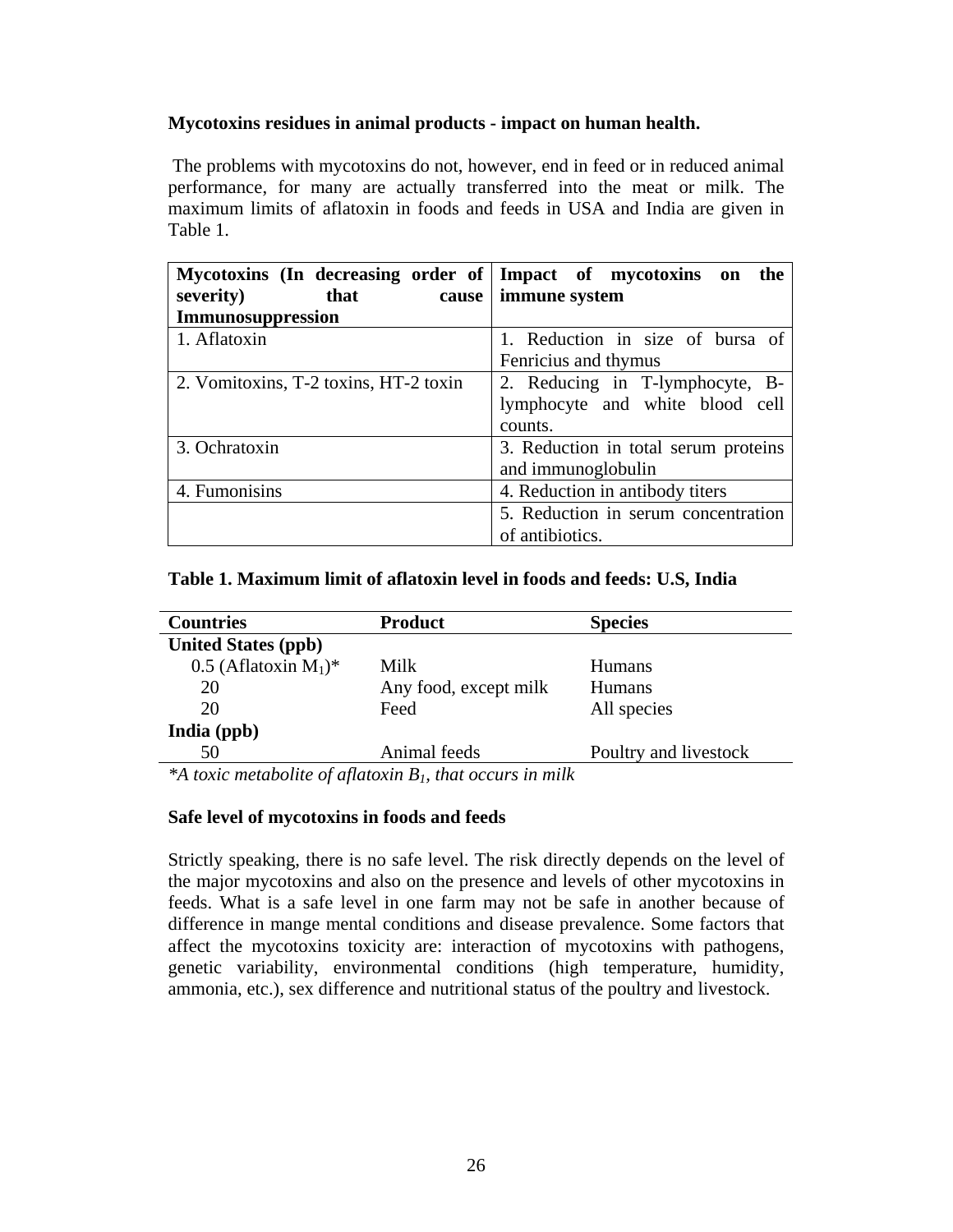# **Control of mycotoxins**

The present concept of mycotoxins control has come beyond the stage where the control of fungal growth is of prime concern. The current emphasis is on reducing the deleterious effects of the pre-formed mycotoxins and thereby enhancing production. Strategies to reduce the impact of mycotoxins include plant breeding for mould resistance, efficient harvesting and storage practices to minimize contamination and the development of potential commercially applicable techniques for decontaminating such commodities. Many decontamination methods have been tried that can be broadly categorized as physical, chemical or biological.

The most effective methods of neutralizing mycotoxins already in feed is by binding them to an inert compound before they can be absorbed from the intestines. The 'indeal" features of a good mycotoxin binder are:

- Ability to bind a wide range of mycotoxins
- Low effective inclusion rate in feed
- Rapid and uniform dispersion in the feed during mixing
- Heat stability during pelleting, extrusion, and during storage
- No affinity for vitamins, minerals or other nutrients
- $\blacksquare$  High stability over a wide pH range and
- Bio-degradability after excretion

# **i. Nutritional modifications**

Nutritional routes for protection against mycotoxins include methionine selenium and vitamin supplementation of affected diet and some plant and herbal compounds, including chlorophyll derivatives, aspartame, etc. Mycotoxins, upon being absorbed, get detoxified in liver-utilising glutathione (selenium containing compound), which is composed of cystine (derivative of methionine), thus, the metabolic level of methionine is depleted, leading to poor growth and feed efficiency.

# **ii. Herbal mould inhibitors**

Certain herbs and herbal extracts have been found to exert inhibitory effect on mould growth and toxin production. Aqueous extracts of garlic, onion, turmeric, neem, etc., have been shown to exert anti fungal activity and / or inhibit aflatoxin production. This method, though may be beneficial to some extent, standardisation and practical implementation are not an easy task.

# **iii. Chemical detoxification**

Among the chemicals tested for their ability to detoxify/inactivate mycotoxins ammonia, sodium bisulfite, peroxide acids, bases and gases are effective.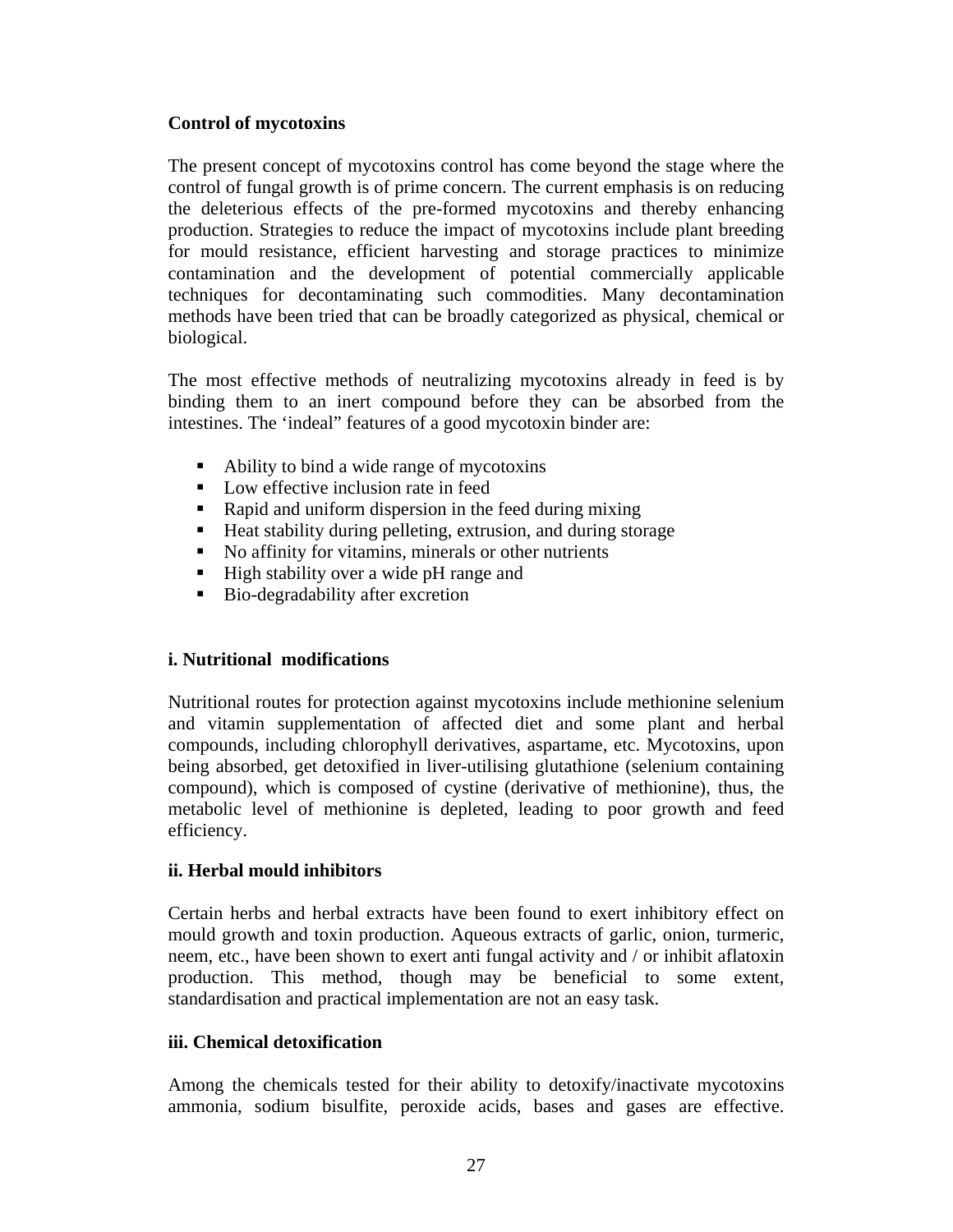However, most chemical methods are not practical and they do not fulfill all the requirements, especially those concerning the safety of reaction products and the palatability of the feed.

# **iv. Application of mineral clays**

Many chemicals have been tested for counteracting mycotoxins, and among those that are successful, very few are used commercially. These include bentonites, zeolites and aluminosilicates. Among these, aluminosilicates are found to be more effective. Hydrated sodium calcium aluminosilicate (HSCAS) at 1.0% of the feed (10 kg per ton) can significantly diminish many of the adverse effects of aflatoxin in chicken and pigs.

However, these clays have some disadvantages, like high inclusion rates and narrow range of binding efficacy. They are mainly effective against aflatoxins and appear to have little or no beneficial effect against zearalenone, ochratoxin and trichothecenes (T -2 toxin, Diacetoxyscirpenol, etc.).

# **v. Microbial degradation**

Ruminal microbes in ruminant animals have the ability to hydrolyze ochratoxin into a non-toxic metabolite. Ensiling is a traditional technique for preserving forages by lactic fermentation. Fungi in ensiled material can produce mycotoxins under aerobic conditions. However, mycotoxins can also be degraded during ensiling.

## **vi. Natural and organic binder:**

Esterified glucomannan has been found to bind different mycotoxins effectively. *In-vitro* Studies have revealed that esterified glucomannan can bind zearalenone up to 75%, aflatoxins up to 92% and fumonisins up to 59%. Esterified glucomannan is also shown to exhibit a moderate binding effect on T-2 toxin and ochratoxin .

Esterified glucomannan supplementation is found to be beneficial in reducing the individual and combined adverse effects of aflatoxin, Ochratoxin and T-2 toxin in broilers In a recent study, esterified glucomannan supplementation was seen improving egg production parameters, serum biochemical and hematological parameters. Broiler trials with diets contaminated by aflatoxin, Ochratoxin A and T-2 toxin have shown that dietary inclusion of esterified glucomannan improved the body weights and antibody titres significantly.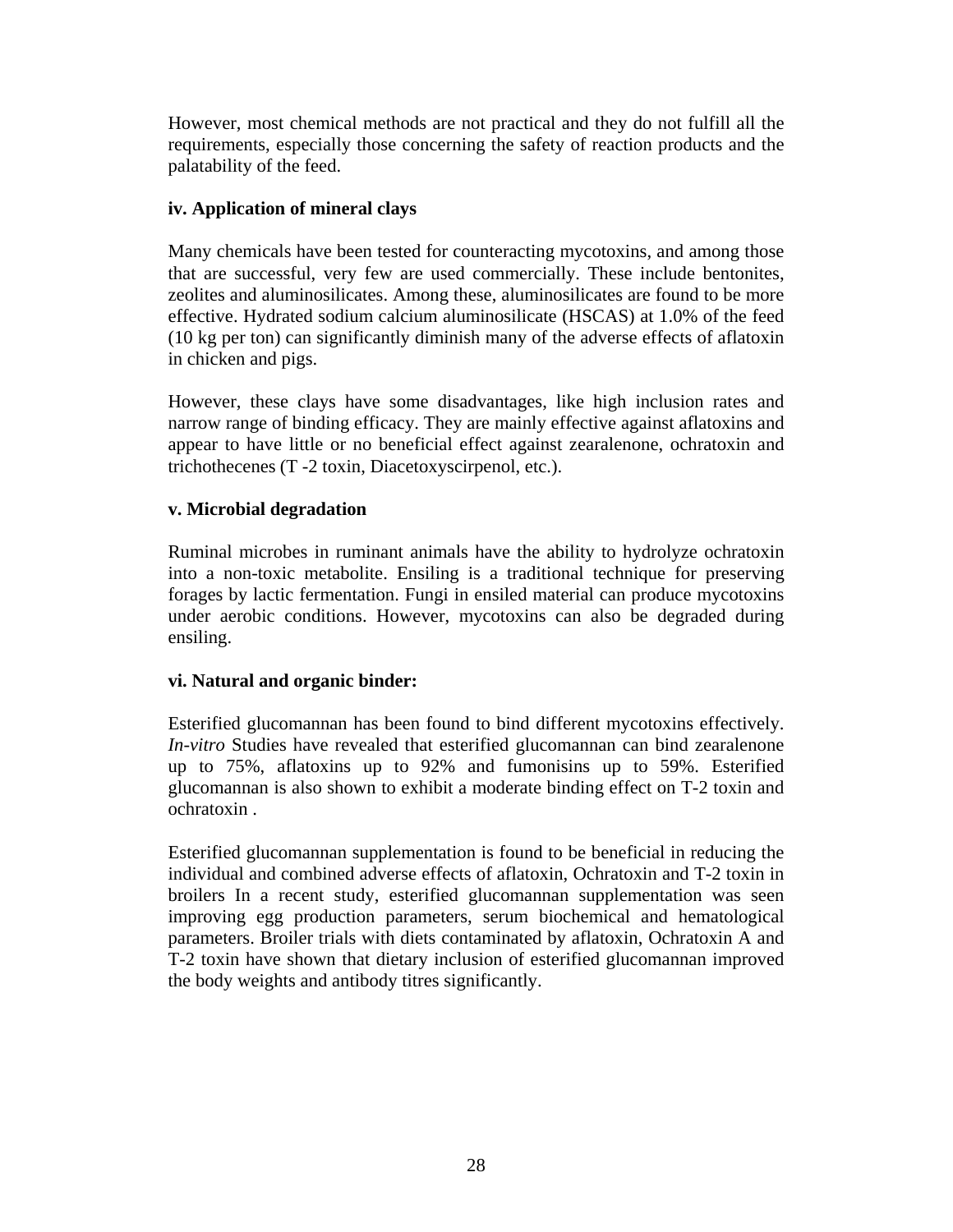### **Conclusions**

The most appropriate practices for mycotoxin control are:

- 1. Prevention of fungal growth on crops in the field, at harvest time, during storage of feedstuffs and processing of feed.
- 2. Not when production is at its lowest but at the time of purchase of raw materials, storage, etc., so that mycotoxin levels can be limited to a minimum
- 3. Good feed can become contaminated with mycotoxins in livestock and poultry sheds. This can be avoided with proper managemental practices.
- 4. Application of appropriate mycotoxins binder in order to achieve good productivity and economy.

## **Literature cited:**

- Association of Official Analytical Chemists, 1980. Official Methods of Analysis. 12th Edition, AOAC, Box 540, Benjamin Franklin Station, Washington DC 20044.
- BIS, Bureaus of Indian Standards New Delhi in INDIA.
- Chandrasekaran Natarajan A., and Sundram T.K. 2001. Physical Evaluation of feed Ingredients in *Hand book of poultry Nutrition*, American Soybean Association, INDIA.
- Deve Gowda G. 2001. Mycotoxins in *Hand book of poultry Nutrition*, American Soybean Association, INDIA.
- Khajarern, J., & Khajarern, S., 1998. Quick quality test for protein meals. Technical Bulletin American Soybean Association.
- Khajarern, J., D. Sinchermsiri, and A. Hanbunchong, 1987. Manual Feed Microcopy and Quality Control. Dhornhvaj Co., Ltd. Bangkok, Thailand.
- Luzzana, U., T. Mentasti, V. Moretti, A. Albertini, and E. Valfre, 1996. Aspartic acid raccimization in fish meal as induced by thermal treatment. Aquae. Nutr. 2: 95-99.
- Manual of Microscopic Analysis of Feeding Stuffs, 1966. The American Association of Feed Microscopists.
- Manual of Microscopic Analysis of Feedstuff, 1992. 3rd Edition, The American Association of Feed Microscopists.
- Peason, D., 1970. The Chemical Analysis of Foods, 6th Edition. J & A Churchill, 164 Gloucester Place, London.